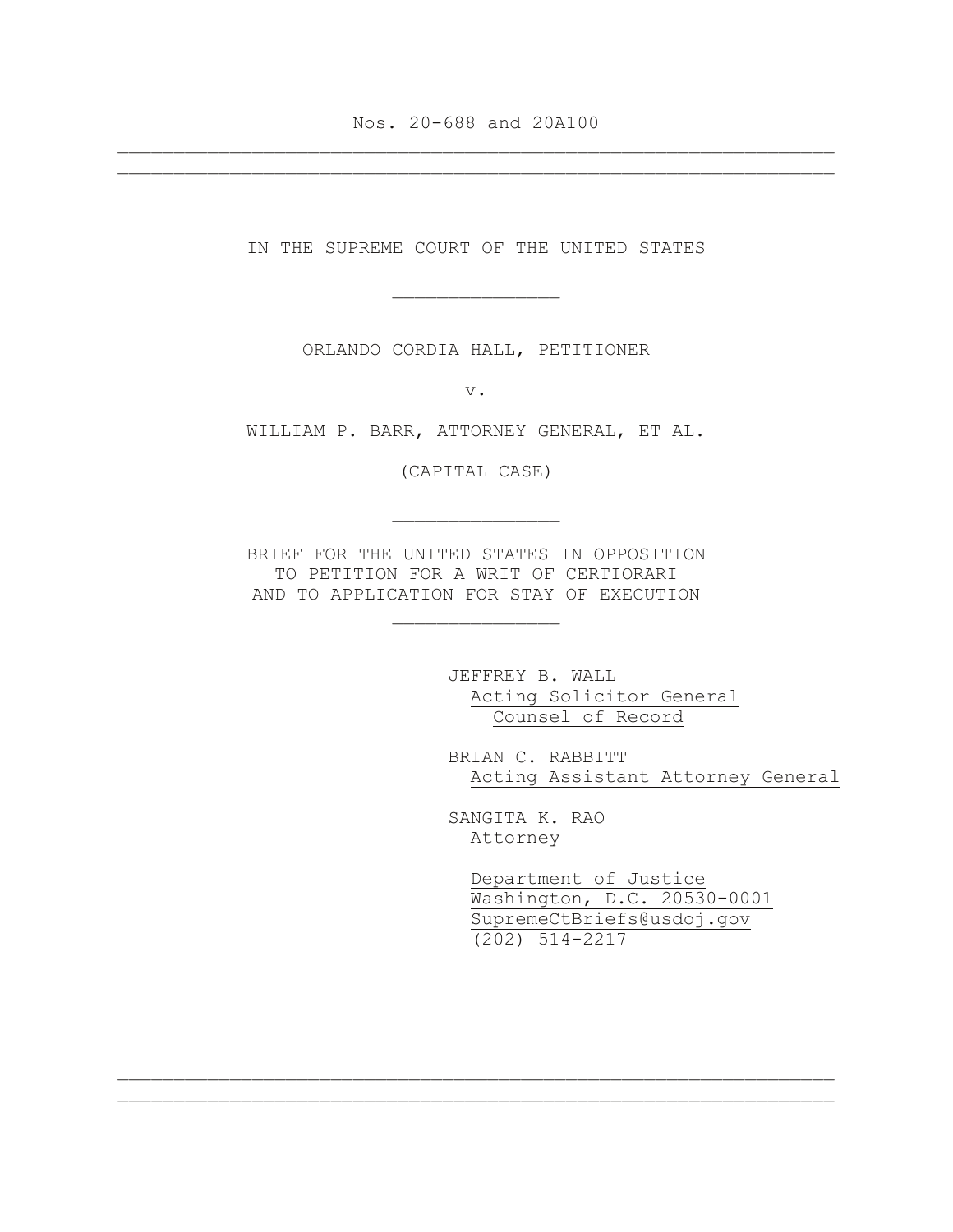IN THE SUPREME COURT OF THE UNITED STATES \_\_\_\_\_\_\_\_\_\_\_\_\_\_\_

Nos. 20-688 and 20A100

ORLANDO CORDIA HALL, PETITIONER

v.

WILLIAM P. BARR, ATTORNEY GENERAL, ET AL.

(CAPITAL CASE)

\_\_\_\_\_\_\_\_\_\_\_\_\_\_\_

BRIEF FOR THE UNITED STATES IN OPPOSITION TO PETITION FOR A WRIT OF CERTIORARI AND TO APPLICATION FOR STAY OF EXECUTION

\_\_\_\_\_\_\_\_\_\_\_\_\_\_\_

In 1994, petitioner kidnapped, raped, and buried alive a 16 year old girl. Following a jury trial, petitioner was convicted of interstate kidnapping resulting in death, among other offenses, and sentenced to death. The district court and the Fifth Circuit accorded him extensive review on direct appeal and collateral review under 28 U.S.C. 2255, and this Court denied two petitions for certiorari from the resulting judgments. Recently, petitioner has recently made several additional attempts to attack his convictions through a second and successive Section 2255 petition, and through two petitions for a writ of habeas corpus under 28 U.S.C. 2241 in the Southern District of Indiana (his place of confinement). He has also been a party to lengthy litigation challenging the federal execution protocol, and he has a stay application in that litigation currently pending before this Court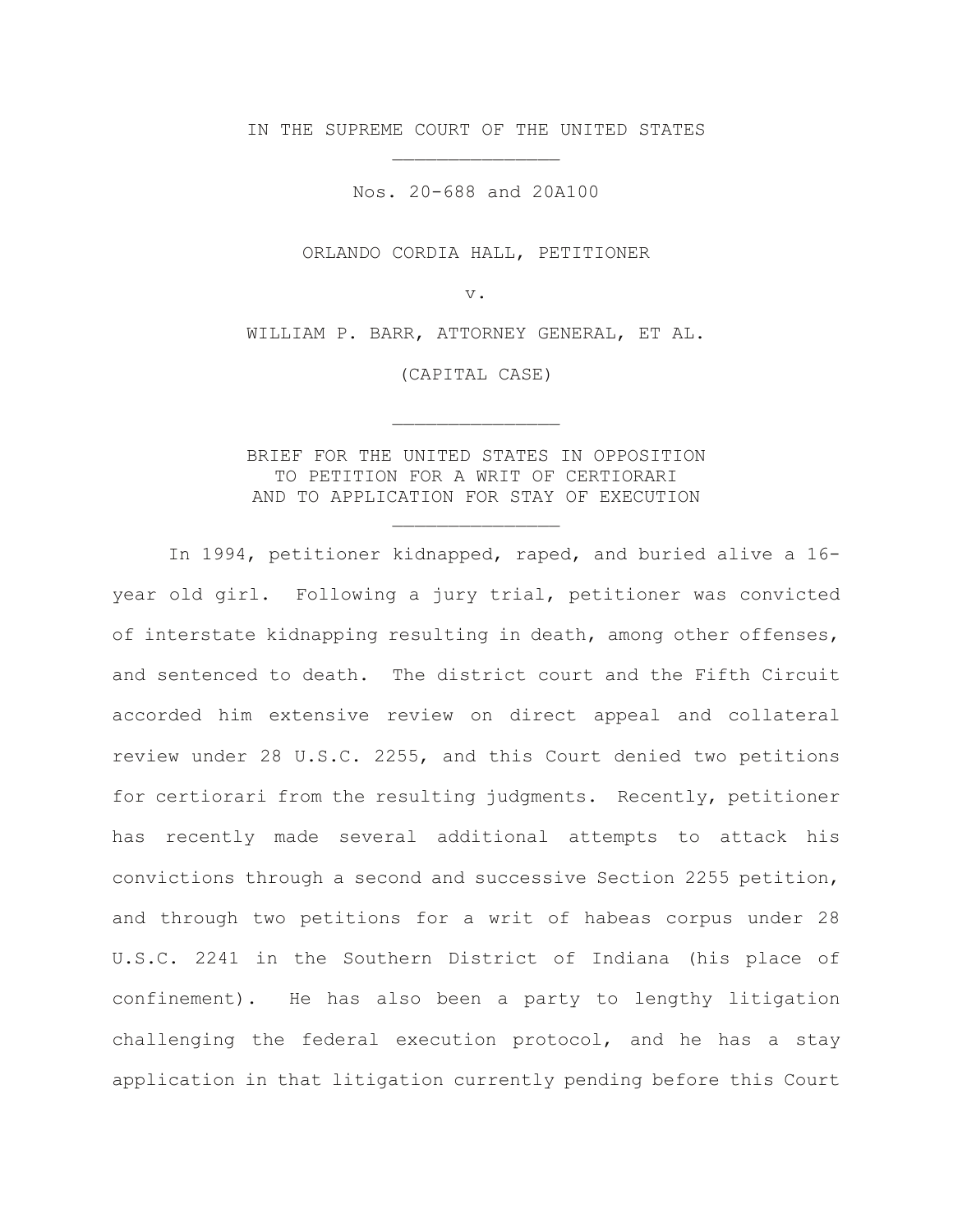(No. 20A99). This petition for a writ of certiorari and accompanying stay application challenge another decision by the same D.C. Circuit panel -- Judges Millett, Pillard, and Rao -which unanimously rejected petitioner's contentions that the scheduling of his execution with 50 days' notice violated his constitutional rights and that the United States Marshal had been given too little supervisory authority over his execution.

Petitioner styles his present request for emergency relief as an application to stay his execution pending this Court's review of his petition for certiorari, but there is no order in this case that -- if stayed -- would preclude petitioner's execution. Rather, this case arises from a civil complaint petitioner filed on November 3, 2020. The district court found that petitioner was unlikely to succeed on any of his claims, and it denied his request for a preliminary injunction deferring his execution. The court of appeals affirmed that denial. Accordingly, the relief petitioner seeks is more properly characterized as an injunction under the All Writs Act, 28 U.S.C. 1651, barring respondents from proceeding with his execution. A request for such relief "'demands a significantly higher justification' than a request for a stay." Respect Maine PAC v. McKee, 562 U.S. 996, 996 (2010) (per curiam) (citation omitted). Ultimately, though, petitioner cannot meet any applicable standard for emergency equitable relief.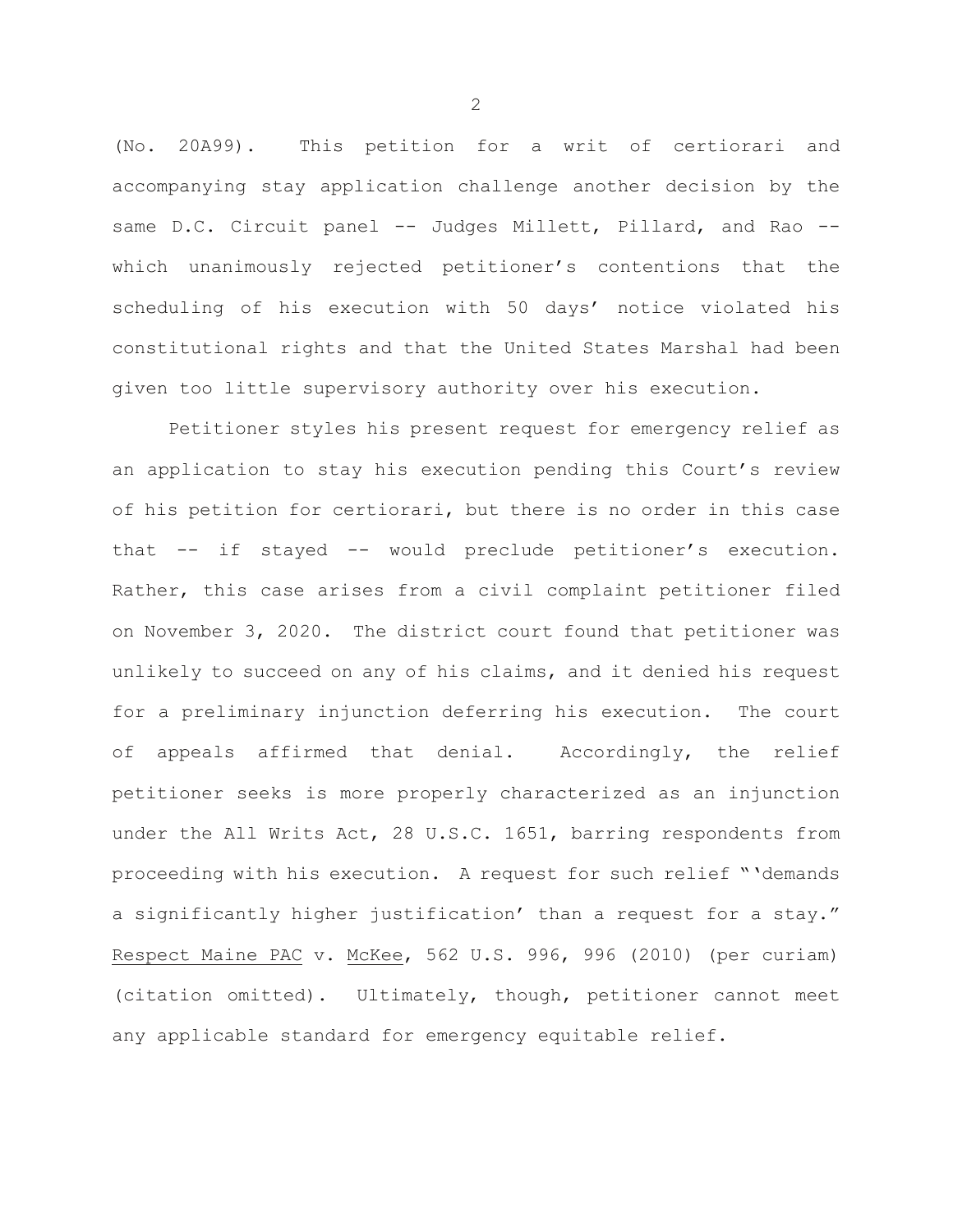To begin, this lawsuit was filed more than a month after petitioner's execution was scheduled, and that inexcusable delay is alone sufficient to justify a denial of relief. Moreover, as the courts below correctly found, petitioner cannot show a likelihood of success on his claims because there is no merit to his assertion that he has a constitutional or statutory right to additional time to prepare his clemency petition. And petitioner's additional assertion that the U.S. Marshal should have more supervisory authority over his execution is both meritless and duplicative of a claim he has already litigated and lost.

The balance of equities also favors denying any equitable relief. The public and the victim's family have an overwhelming interest in implementing the capital sentence recommended by a jury a quarter-century ago against petitioner, who perpetrated a heinous series of crimes against a child, has had notice that he faces execution for the past 25 years, and has been able to file a clemency petition for the past 13 years under the applicable federal regulation. As the Fifth Circuit recently observed: "It is time -- indeed, long past time -- for these proceedings to end." In re Hall, 2020 WL 6375718, at \*7 (5th Cir. Oct. 30, 2020).

## STATEMENT

1. In September 1994, petitioner -- a marijuana dealer in Pine Bluff, Arkansas -- believed that a man named Neil Rene had stolen some of his drug money. See Hall, 152 F.3d at 389.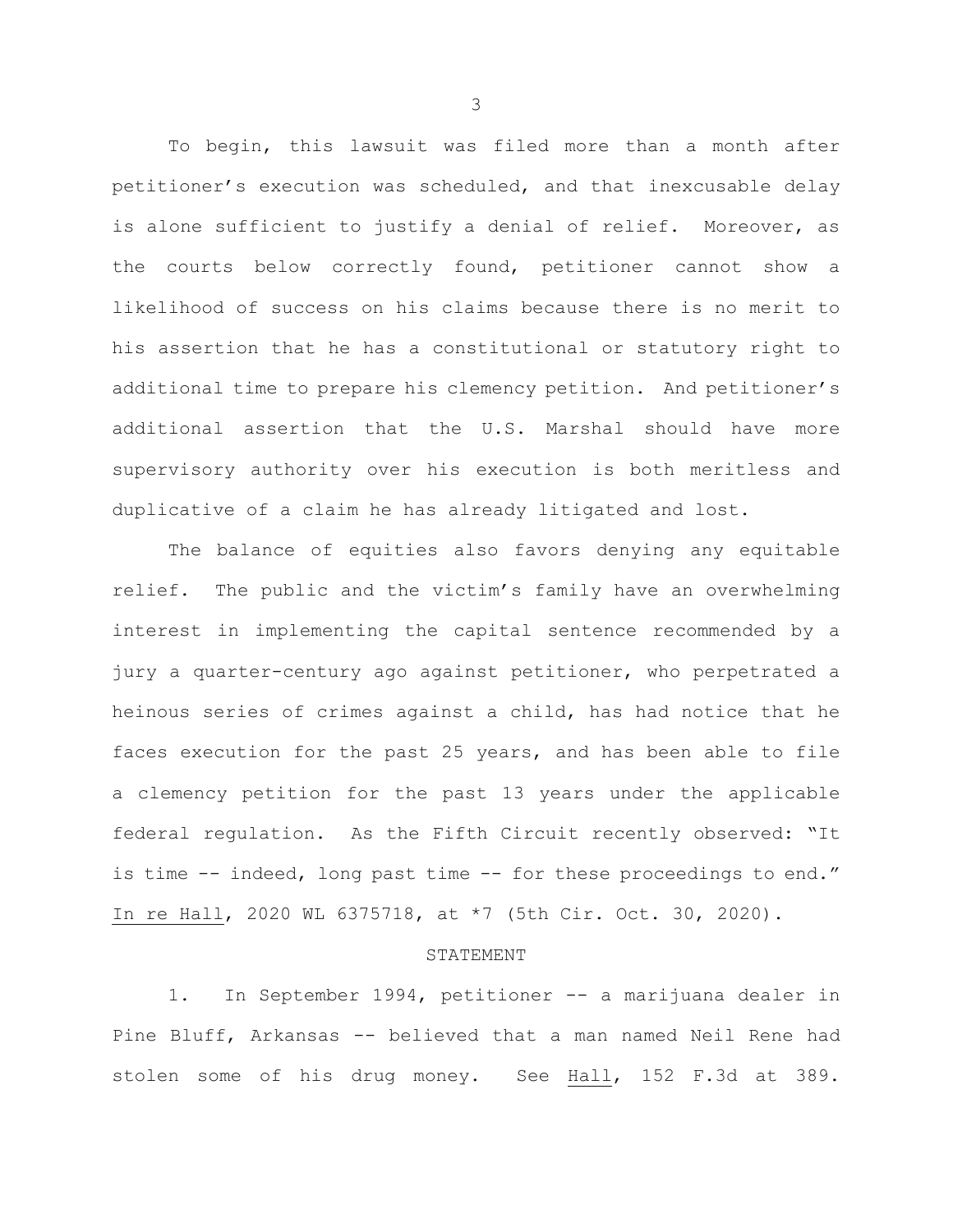Petitioner and his coconspirators went to Neil Rene's apartment armed with handguns, a baseball bat, duct tape, and a jug of gasoline. Ibid.Neil Rene's 16-year-old sister, Lisa Rene, was the only person in the apartment. Ibid. The coconspirators demanded entry, and the girl called 911 for help. Ibid. After an unsuccessful attempt to kick in the front door, petitioner's coconspirators shattered a sliding glass door with a baseball bat, tackled Lisa, and dragged her to a car where petitioner and another coconspirator were waiting. Ibid. Petitioner then raped Lisa in the car and forced her to perform oral sex on him, and members of the group drove her to Arkansas. Ibid. Once they arrived, petitioner's coconspirators tied Lisa to a chair and raped her repeatedly. Ibid.

The next day, petitioner told his coconspirators that Lisa "kn[e]w too much." Hall, 152 F.3d at 389.Petitioner and a coconspirator dug a grave in a nearby park. Ibid. Together with a third coconspirator, they then took Lisa to the park, but they were unable to find the makeshift grave in the dark. Id. at 389- 90. The group therefore drove Lisa back to the motel, where they held her captive for one more night. Id. at 390.

The following morning, petitioner and two coconspirators again drove Lisa to the park. Hall, 152 F.3d at 390. Petitioner led Lisa -- blindfolded -- to the grave. Id. at 389-90. Petitioner covered her head with a sheet and hit her in the head with a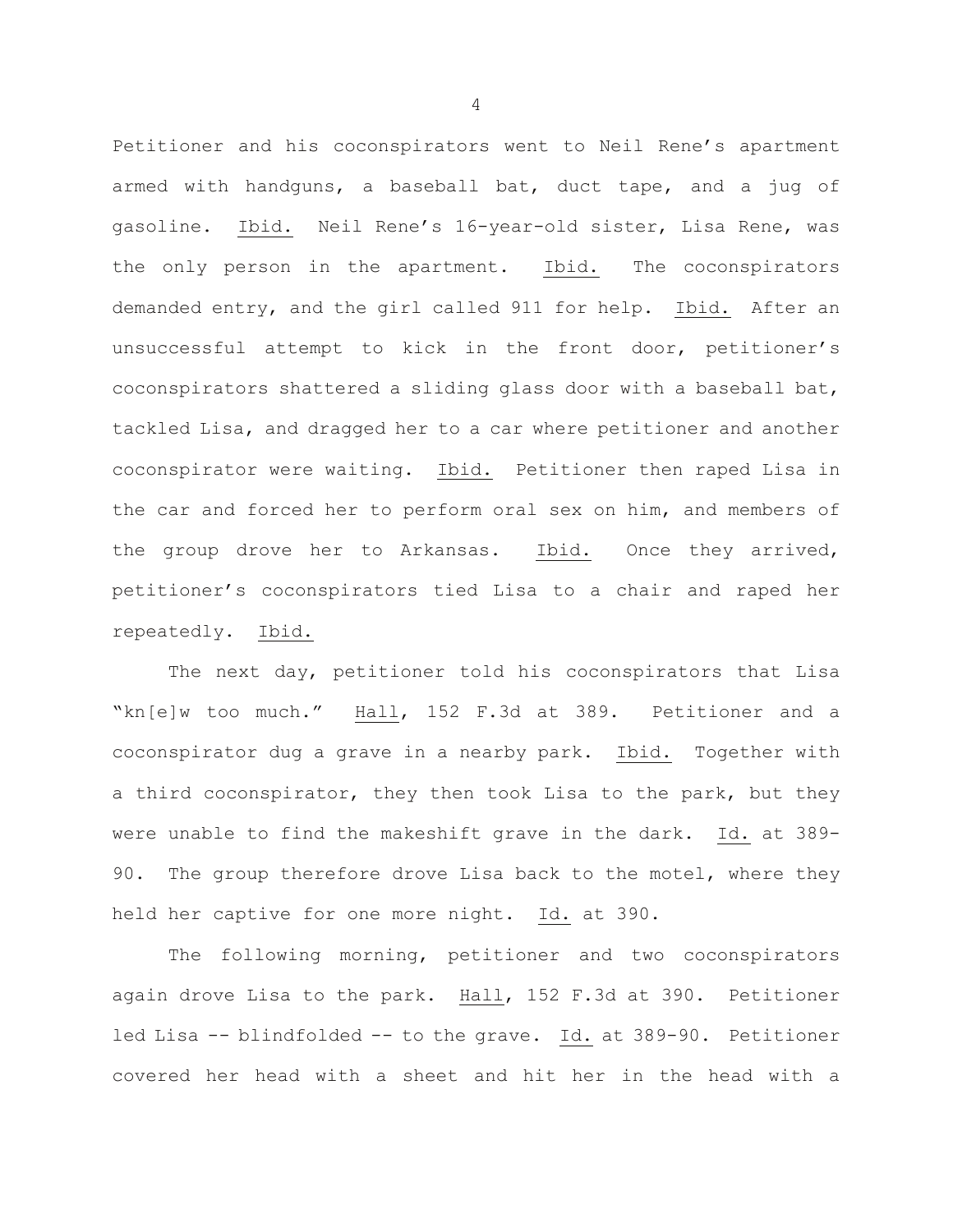shovel. Id. at 390. Lisa tried to flee, but one of the men tackled her. Ibid. Petitioner and a coconspirator took turns hitting her with the shovel, and the coconspirator gagged her, dragged her into her grave, poured gasoline over her, and buried her. Id.Lisa was alive but unconscious when she was buried, and although she may have regained consciousness in the grave before her death, she ultimately succumbed to the combined effects of asphyxia and multiple blunt-force injuries. United States v. Hall, 455 F.3d 508, 511 (5th Cir. 2006), cert. denied, 549 U.S. 1343 (2007).

2. In 1994, a federal grand jury in the United States District Court for the Northern District of Texas indicted petitioner on multiple charges, including interstate kidnapping resulting in death, in violation of 18 U.S.C. 1201(a)(1); conspiracy to commit kidnapping in violation of 18 U.S.C. 1201(c); traveling in interstate commerce to promote possession of marijuana with intent to distribute in violation of 18 U.S.C. 1952; and using or carrying a firearm during and in relation to a crime of violence in violation of 18 U.S.C. 924(c). See United States v. Hall, 94-CR-121, Dkt. No. 15 (N.D. Tex. Nov. 22, 1994) (Superseding Indictment). The government filed notice of its intent to seek the death penalty with respect to the charge of interstate kidnapping resulting in death, pursuant to the Federal Death Penalty Act of 1994 (FDPA), 18 U.S.C. 3591-3598. The jury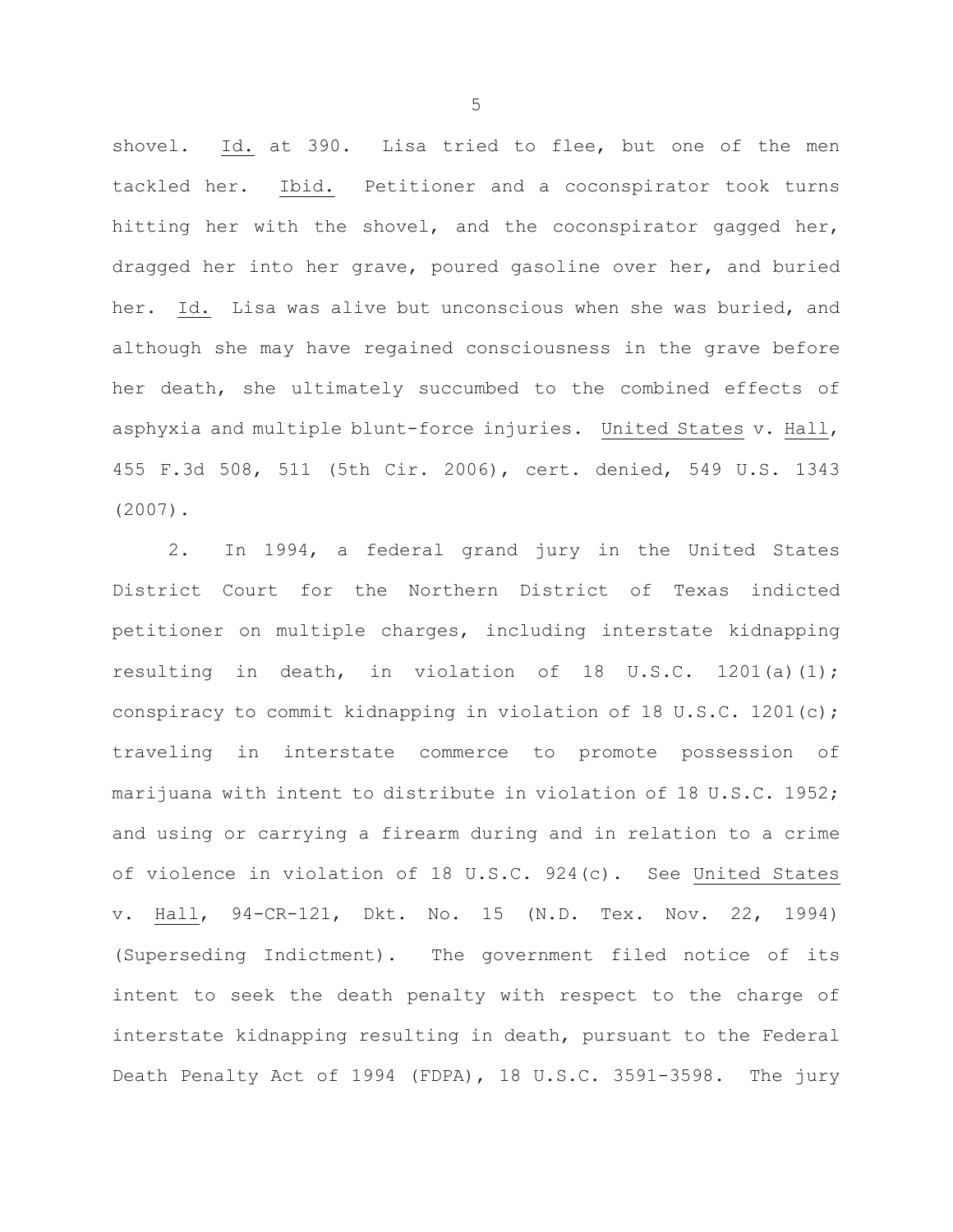found petitioner guilty on all counts and, after a penalty phase, recommended a sentence of death, which the district court accepted. Hall, 152 F.3d at 390, 417.

The Fifth Circuit affirmed petitioner's convictions and sentence in 1998. Hall, 152 F.3d at 389. This Court denied certiorari. 526 U.S. 1117 (1999) (No. 98-7510). Petitioner then filed a motion to vacate, set aside, or correct his sentence under 28 U.S.C. 2255. See Hall v. United States, No. 00-CV-422, 2004 WL 1908242, at \*1 (N.D. Tex. Aug. 24, 2004). The district court denied the motion, ibid.; the Fifth Circuit declined to issue a certificate of appealability, United States v. Hall, 455 F.3d 508, 510 (5th Cir. 2006); and this Court denied certiorari, 549 U.S. 1343 (2007) (No. 06-8178). Petitioner later filed two requests for authorization to file a successive Section 2255 motion in light of new precedent, both of which were denied. See In re Hall, No. 16-10670 (5th Cir. June 20, 2016); In re Hall, No. 19-10345, 2020 WL 6375718 (5th Cir. Oct. 30, 2020).

3. While petitioner was appealing and collaterally attacking his sentence in the Fifth Circuit, he also joined litigation in the U.S. District Court for the District of Columbia challenging the then-existing federal lethal-injection protocol. In 2006, that court entered a preliminary injunction barring petitioner's execution (and others). The preliminary injunction remained in place for the next 14 years but was vacated on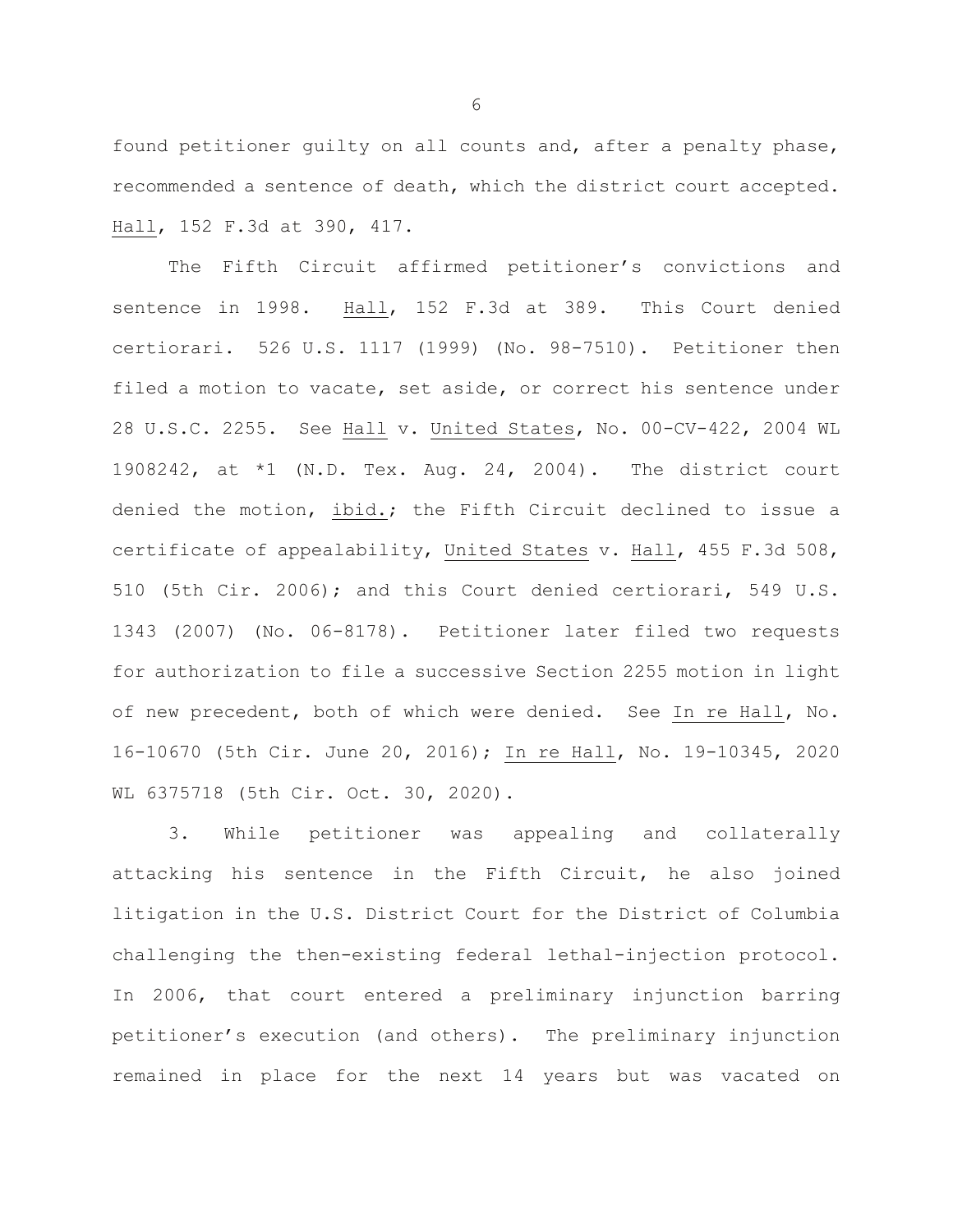September 20, 2020. In re Fed. BOP Execution Protocol Cases (Protocol Cases), No. 19-MC-145 (TSC), 2020 WL 5604298, at \*4 (D.D.C. Sept. 20, 2020).

When the D.C. district court terminated its preliminary injunction, petitioner became eligible to be scheduled for execution. On September 30, 2020, the Attorney General announced that the Federal Bureau of Prisons (BOP) had scheduled petitioner's execution to take place on November 19, 2020 -- providing petitioner with 50 days' notice, as specified in BOP's nonbinding protocol, see Protocol Cases Doc. 171, at 23, and well beyond the 20 days' notice required by BOP regulations, 28 C.F.R. 26.4(a). The Attorney General noted that petitioner, whose 1995 conviction is one of the oldest on federal death row, was "the only child murderer on federal death row who is eligible for execution and not subject to a stay or injunction." See https://www.justice.gov/ opa/pr/execution-scheduled-federal-death-row-inmate-convictedmurdering-child.

Shortly after his execution date was set, petitioner initiated a series of filings in various courts. Within seven days, he had filed a motion to reconsider or set aside the D.C. district court's lifting of its injunction in the Execution Protocol case. In re Fed. BOP Execution Protocol Cases, No. 19- MC-145, Doc. 287 (October 6, 2020). Within nine days, he had also filed an opposition to the government's motion for an expedited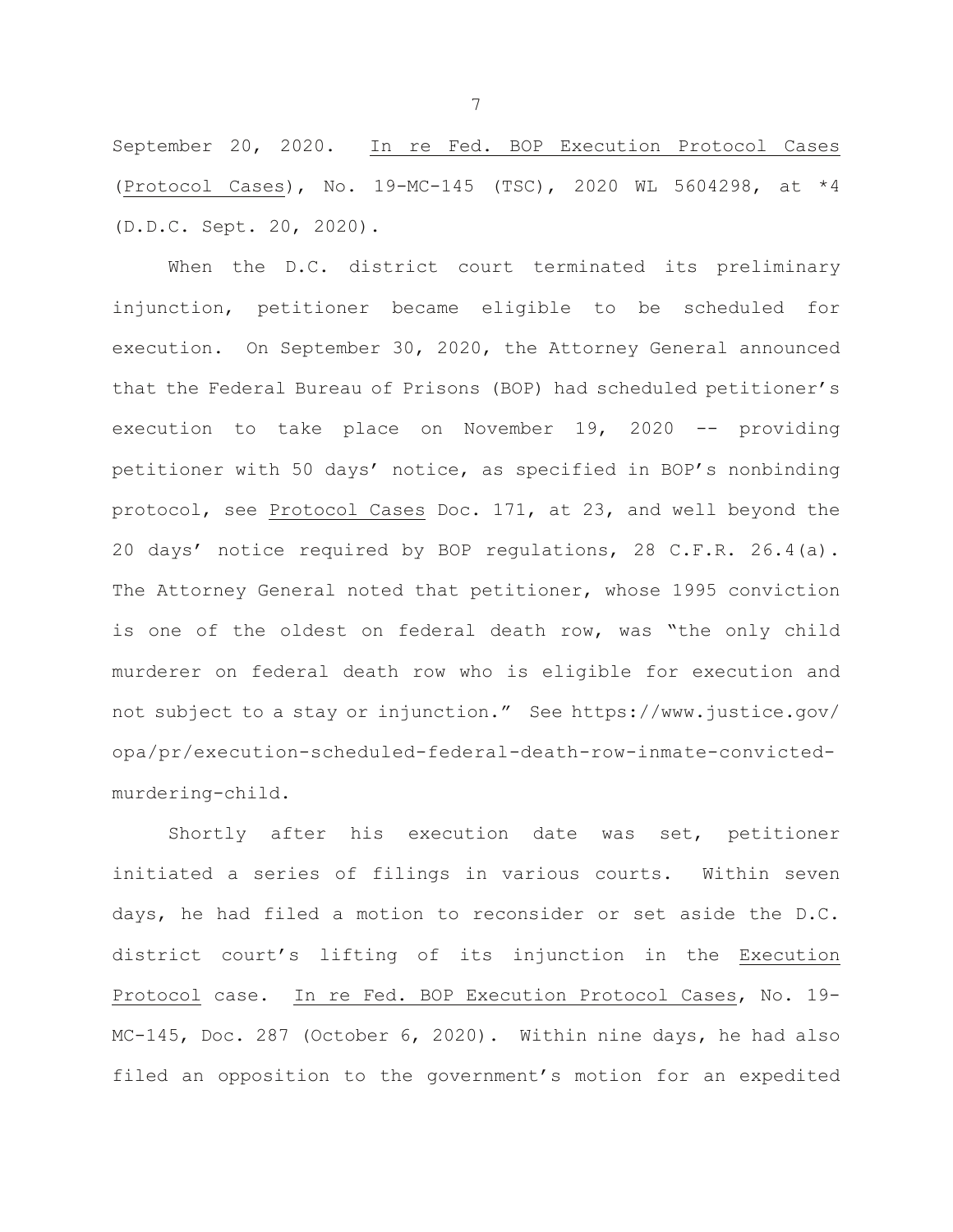ruling on his application to file a successive Section 2255 motion in the Fifth Circuit. In re Orlando Hall, No. 19-10345, (5th Cir. Oct. 8, 2020). In the time since, he has pursued a previously stayed 2241 petition in the Southern District of Indiana, e.g., Hall v. Watson, No. 17-CV-176, Dkt. No. 44 (Nov. 6, 2020), and filed a second Section 2241 petition in the same court, Hall v. Watson, No. 20-cv-599, Doc. 1 (Nov. 12, 2020). To date, every court has rejected petitioner's attempts to stay his execution. In re Hall, No. 19-10345, 2020 WL 6375718, at \*6 (5th Cir. Oct. 30, 2020) (denying application for successive authorization of Section 2255 motion and stay); Hall v. Watson, No. 20-3216 (7th Cir. Nov. 18, 2020) (affirming denial of first Section 2241 petition and stay); Hall v. Watson, No. 20-3229 (7th Cir. Nov. 19, 2020) (affirming denial of stay of execution in connection with second Section 2241 petition).

4. Petitioner filed the instant civil complaint in the United States District Court for the District of Columbia on November 3, 2020 -- 34 days after his execution was scheduled, and just 16 days before it was set to occur. Petitioner asked the court to issue a preliminary injunction deferring his execution based on four main claims. First, petitioner argued that the 50 day notice period in BOP's nonbinding execution protocol combined with the COVID-19 pandemic did not allow his counsel sufficient time to submit an adequate clemency petition. Second, petitioner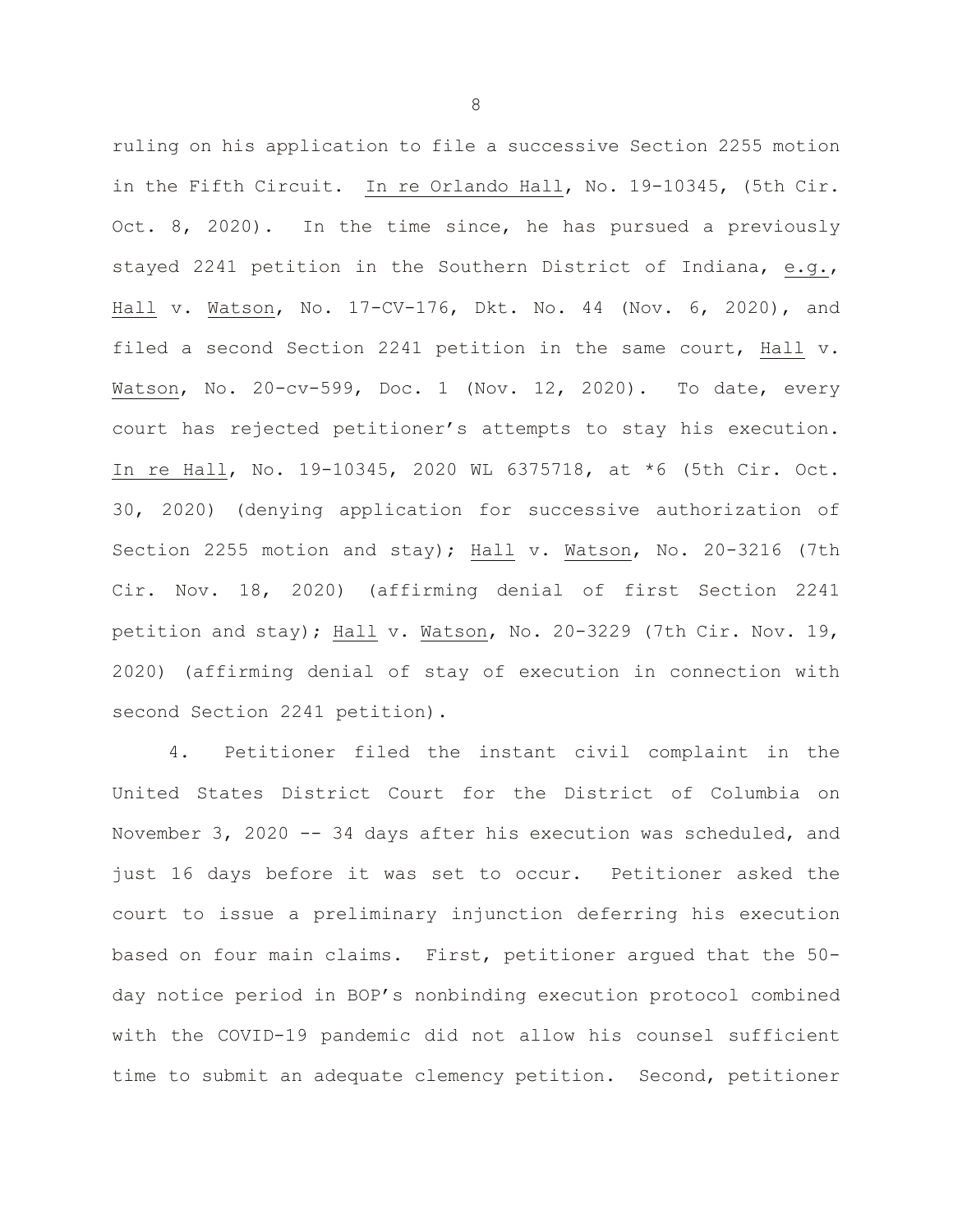asserted that the 50-day notice period violated his due-process rights and constituted an Ex Post Facto Clause violation because a prior version of the execution protocol gave defendants a 90 day notice period. Third, petitioner maintained that his 50-day notice period violated his equal-protection rights because the notice period was different from that afforded other death-row inmates. Fourth, petitioner claimed that BOP's updated execution protocol conflicts with the FDPA by usurping the supervisory role of the United States Marshal's Service. See Pet. App. 11a, 14a-31a.

a. On November 16, 2020, the district court denied petitioner's motion for injunctive relief. Pet. App. 10a-32a. The court acknowledged that the government's contention that petitioner's motion was "inexcusably delayed" was "not without merit." Id. at 14a. But the court declined to deny the motion on that basis, finding instead that each of petitioner's claims failed on the merits. Id. at 14a-31a.

The district court first rejected petitioner's clemencyrelated claims, observing that petitioner had "meaningful access to all" of the federal clemency procedures, and that any alleged insufficiency of that process was "largely" the result of petitioner's "delay." Pet. App. 18a-19a. The court also rejected petitioner's assertion that he was entitled to more time for the clemency process because of the COVID-19 pandemic, following the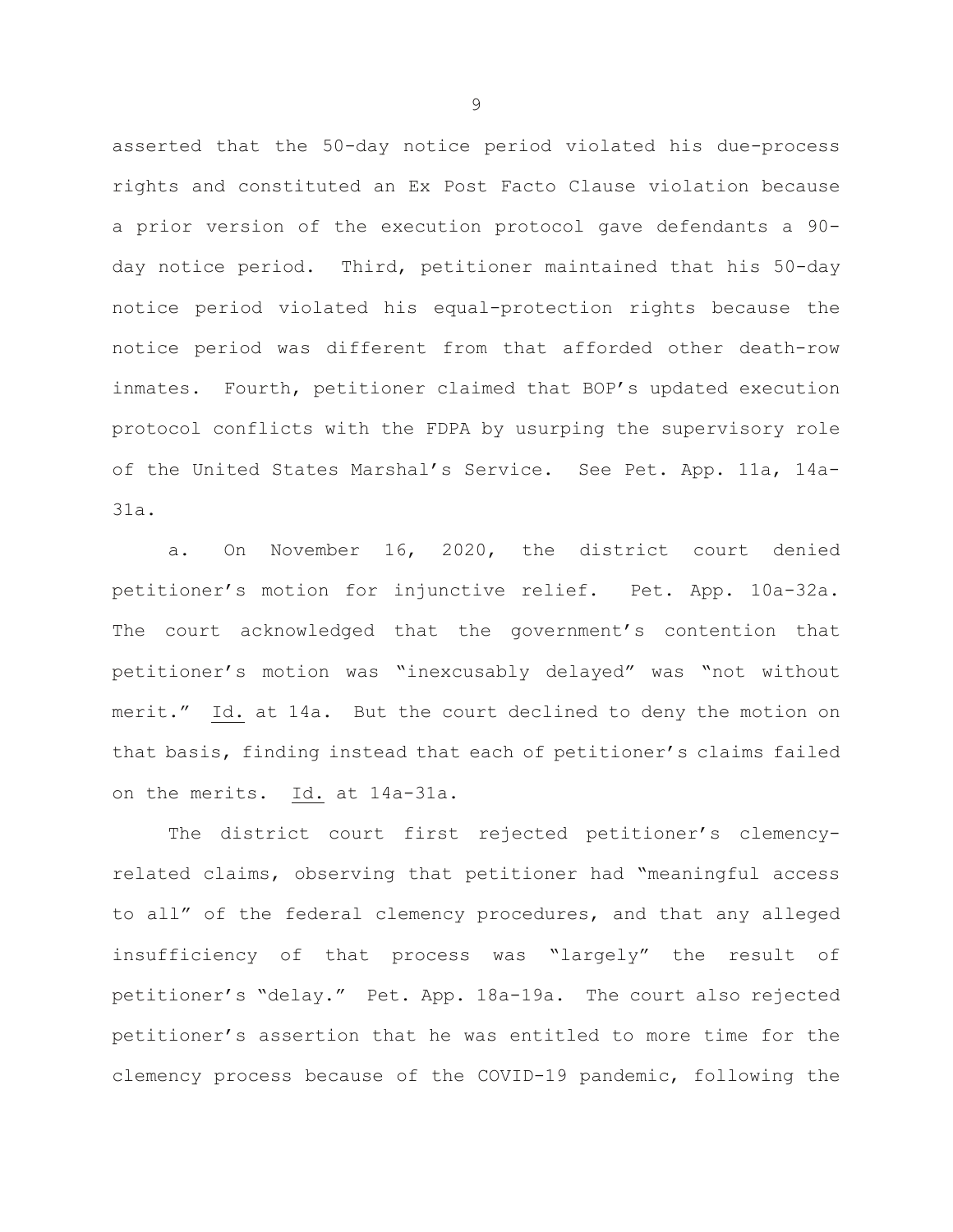reasoning of other courts in holding that COVID-19 concerns do not provide a basis for delaying a federal execution. Id. at 20a (citing cases).

The district court then rejected petitioner's assertion that he should have been given the 90-day notice period described in a prior version of the execution protocol instead of the 50-day period specified in the current protocol. Pet. App. 21a-25a. The court found that petitioner's claim to additional notice lacked merit whether viewed as a procedural or substantive due-process challenge because BOP's nonbinding protocol is a mere procedural rule that "contains no rights-creating language," id. at 23a, and because petitioner had received more than the 20-day notice period required by longstanding BOP regulations, id. at 25a. Petitioner's related Ex Post Facto Clause claim failed for similar reasons - namely, because petitioner had not shown "that deviation from an unenforceable agency practice inflicts greater punishment on an individual who received the notice to which he was entitled—twenty days' notice in accordance with 28 C.F.R. § 26.4(a) and sixty days between judgment and execution in accordance with 28 C.F.R. § 26.3(a)(1)." Id. at 27a. And the court likewise rejected petitioner's assertion that his equal-protection rights were violated, observing that petitioner received more than the 20-day notice the regulations require -- just like "all inmates executed" under the protocol. Id. at 29a.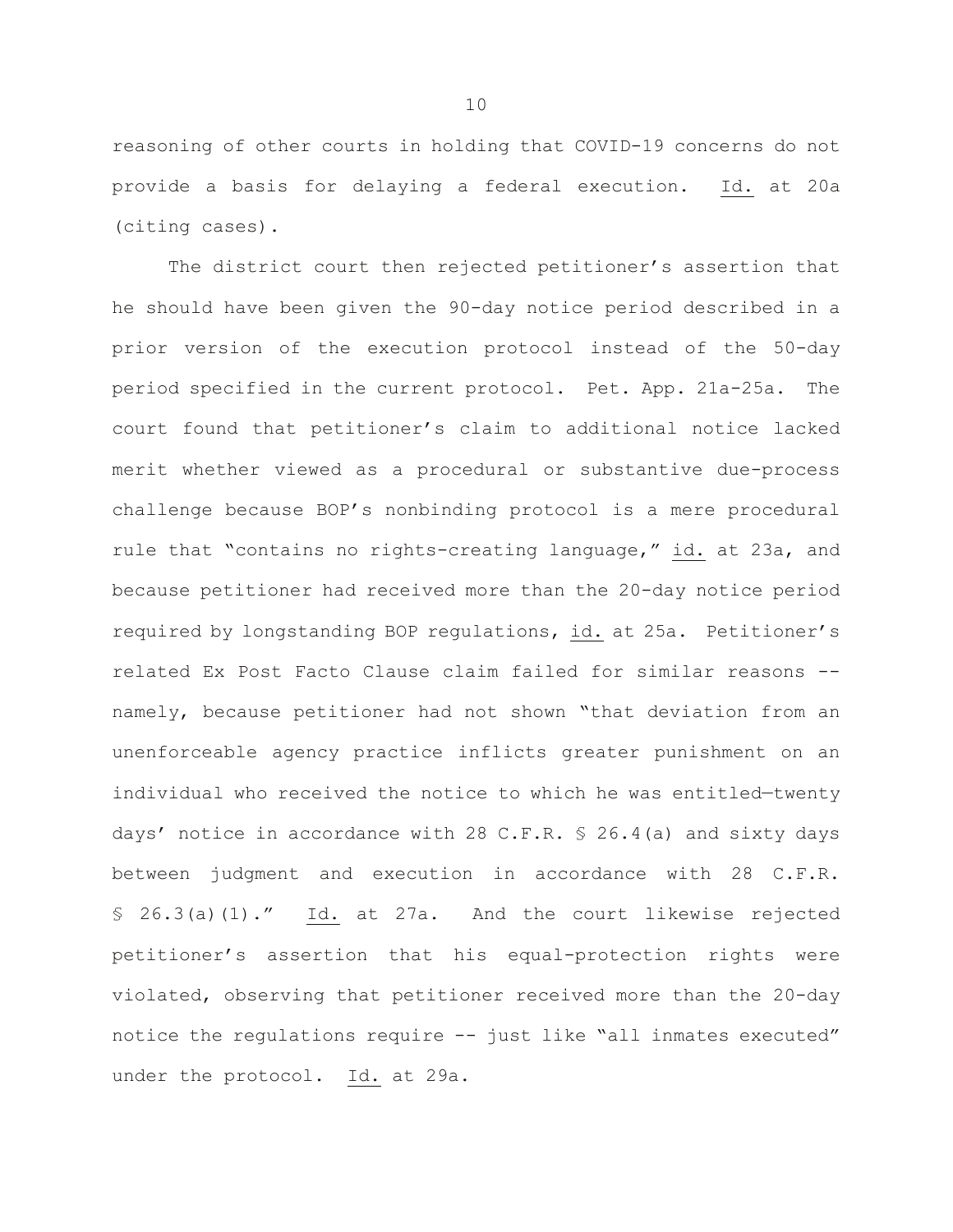Finally, the district court rejected petitioner's claim that the updated execution protocol was ultra vires because it deprived the U.S. Marshals Service of the supervisory role assigned by 18 U.S.C. 3596(a). Pet. App. 29a-31a. The court noted that it had "already rejected this claim" in the protocol litigation, and it reiterated that the protocol "does not divest the U.S. Marshal of [its] supervisory authority," but rather "mandates that the U.S. Marshal 'oversee the execution and  $* * *$  direct which other personnel may be present at it.'" Id. at 30a (quoting Protocol Cases, 955 F.3d at 124 (Katsas, J.)).

b. Petitioner appealed and sought a stay of execution from the D.C. Circuit. The court of appeals affirmed the district court's decision and denied a stay in an opinion issued at 1 a.m. EST today.

Turning first to petitioner's notice-related claims,  $1$  the court of appeals found that petitioner had not shown that shortening the notice period from 90 to 50 days was a violation of his rights under substantive due process, equal protection, or the Ex Post Facto Clause. Pet. App. 2a-3a. It concluded that there was no due-process violation because petitioner "has been on notice of his death sentence since it was first imposed in 1995"; the execution protocol creates no enforceable rights; and petitioner

Ĩ.

<span id="page-11-0"></span><sup>&</sup>lt;sup>1</sup> Petitioner has not raised any of his notice-related claims before this Court. Accordingly, they are forfeited.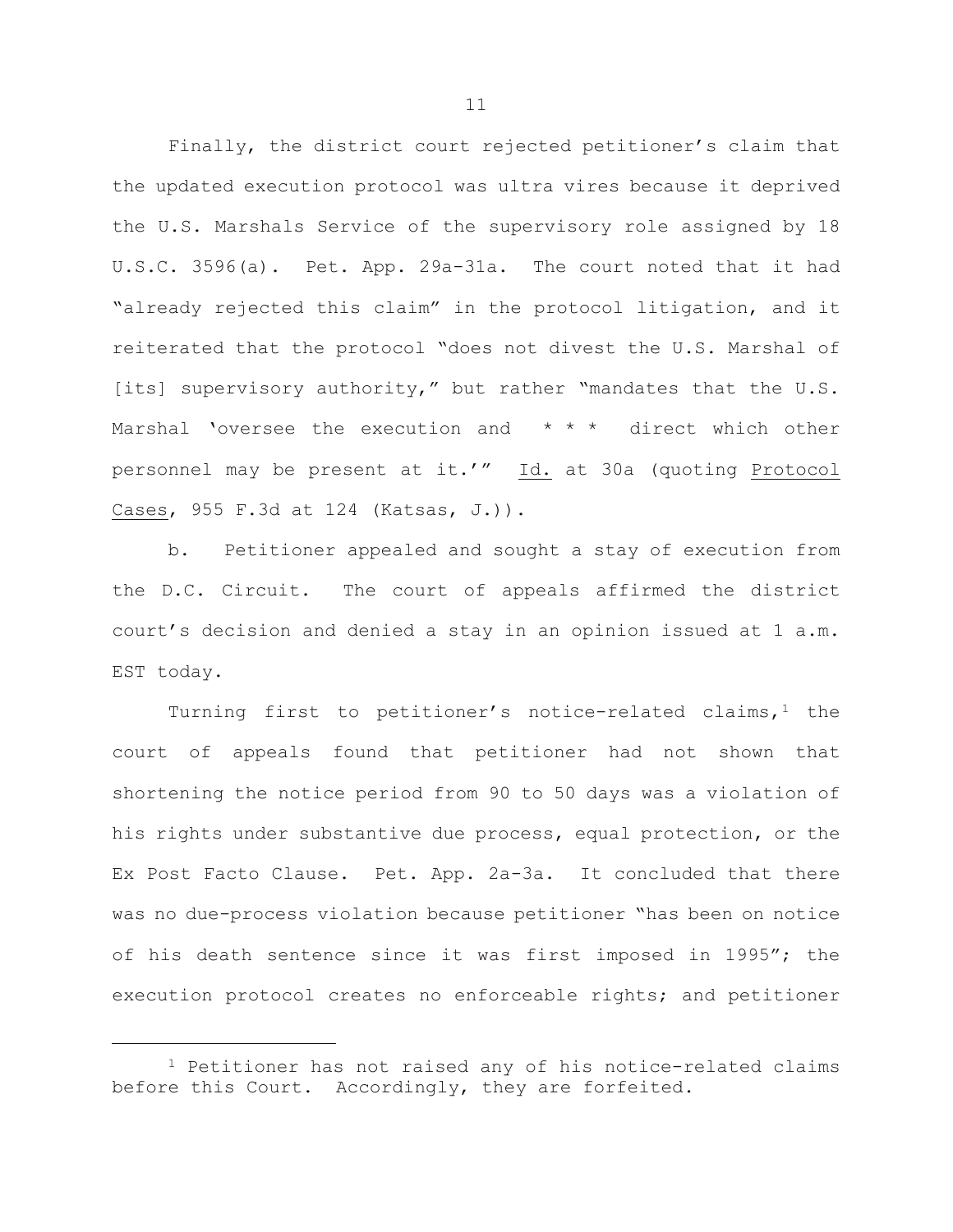has pointed to no evidence that a 90-day notice period was "deeply rooted in the Nation's history and tradition." Id. at 3a (quoting Washington v. Glucksberg, 521 U.S. 702, 720-721 (1997). The court noted that BOP regulations (in effect for decades) require only 20 days' notice. Ibid. (citing 28 C.F.R. 26.4).

The court of appeals concluded that there had been no equalprotection violation because petitioner had received more than the 20 days required by regulation and because the government had applied the execution protocol's amended 50-day notice "prospectively and evenhandedly to all inmates who have received execution dates since its adoption." Pet. App. 3a. And the court found that the Ex Post Facto Clause "stands as no barrier" to the 50-day notice period because, even assuming the Clause applies in this context, "the protocol's notice period operated fully prospectively and did not alter [petitioner's] imposed sentence of death." Id. at 4a.

The court of appeals then rejected petitioner's clemencybased claims, concluding that "any 'minimal procedural safeguards' the Due Process Clause guaranteed to petitioners clemency proceedings have been satisfied." Pet. App. 4a (quoting Ohio Adult Parole Auth. v. Woodard, 523 U.S. 272, 289 (1998) (O'Connor J., concurring in part and concurring in the judgment)). It observed that petitioner could have begun pursuing clemency once his first petition for collateral relief was denied in 2007, and petitioner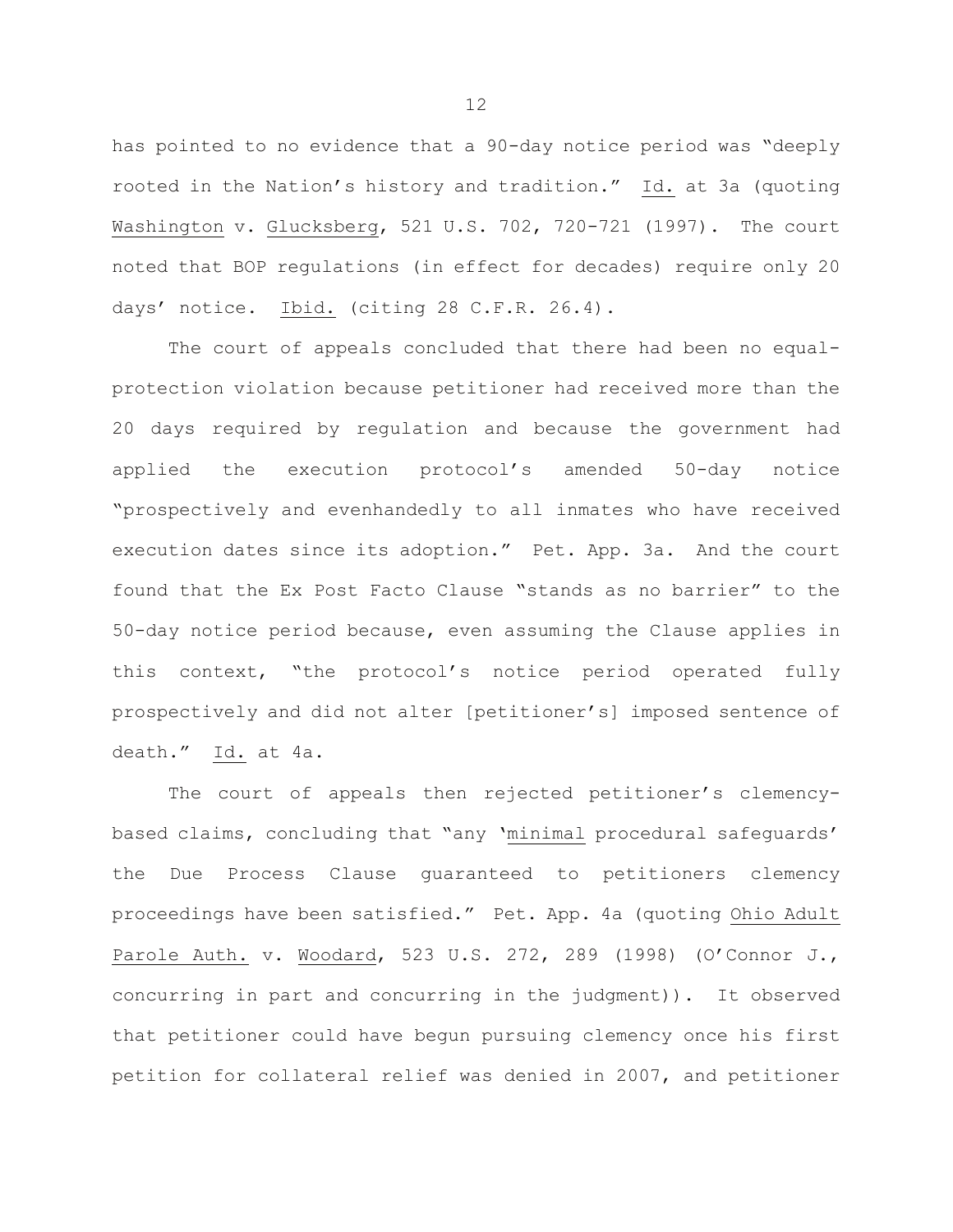had filed and then withdrawn a clemency application almost four years ago. Id. at 5a. Moreover, when petitioner sought an extension for filing his second clemency application from the Office of the Pardon Attorney on October 30, 2020, the "Office offered (i) to treat that request as a clemency petition, (ii) to permit [petitioner] to supplement it with information over the next fifteen days; and (iii) to allow an oral presentation by counsel" and the same timely consideration of the clemency application extended to other petitioners. Ibid. The court determined that those opportunities had "provided [petitioner] with whatever clemency process he may have been due." Ibid. Further, the record "persuade[d]" the court that petitioner sufficiently benefited from the representation of counsel throughout his proceedings, satisfying 18 U.S.C. 3599. Ibid.

Finally, the court of appeals found that petitioner was not entitled to a preliminary injunction based on his assertion that the execution protocol violates the FDPA's requirement that the United States Marshal "supervise implementation of the sentence." Pet. App. 5a-6a (quoting 18 U.S.C. 3596(a)). The court observed that Judge Katsas had previously rejected this argument in a concurrence, such that it was "debatable" whether petitioner could demonstrate a likelihood of success on the claim. Id. at 6a (citing Protocol Cases, 955 F.3d at 124-125 (Katsas, J., concurring)). Regardless, petitioner had not shown the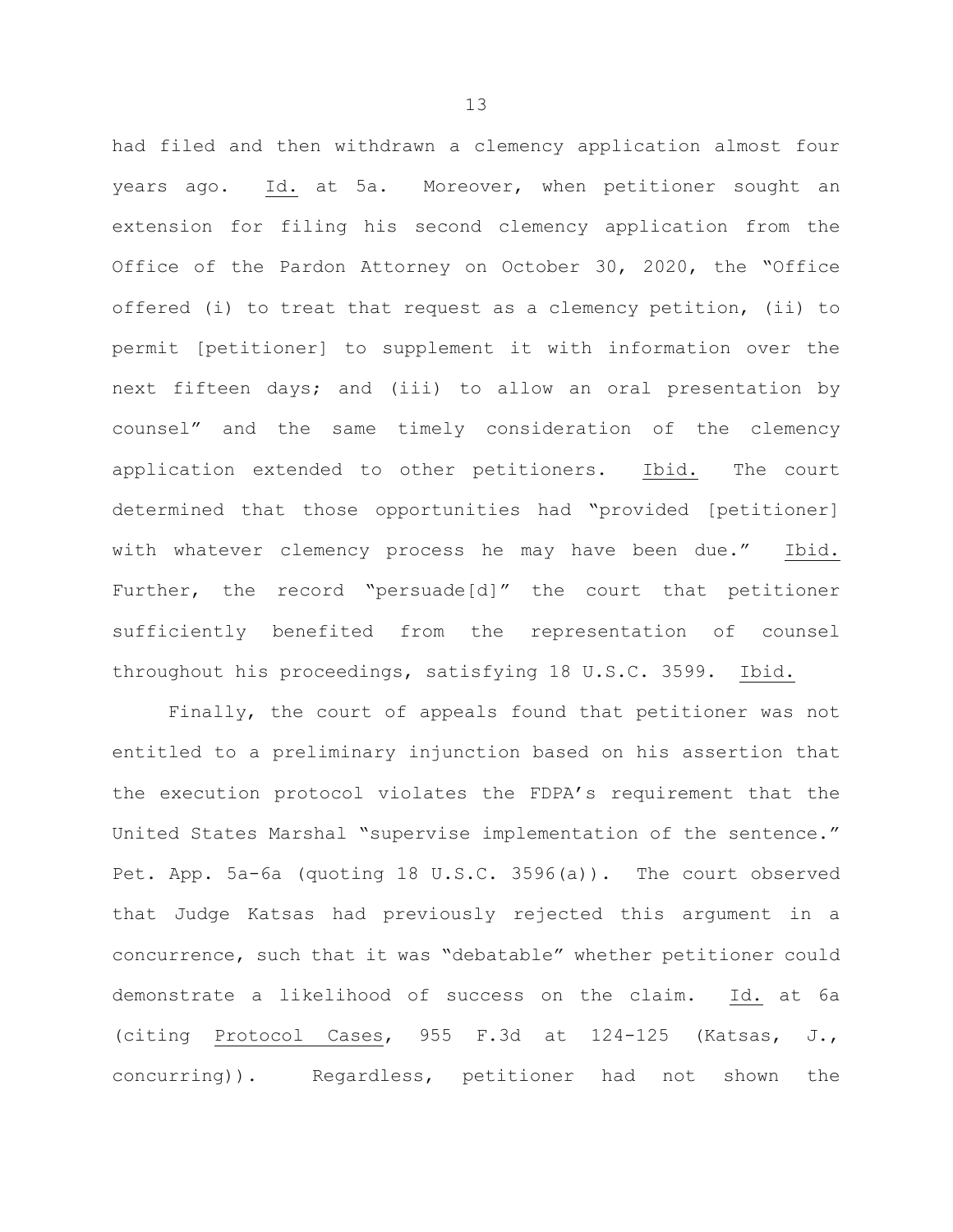irreparable harm required for a preliminary injunction, because he had not made any argument that remedying "the assertedly improper division of responsibilities between the United States Marshals and the Bureau of Prisons" would change "anything about his execution process." Id. at 6a-7a.

## ARGUMENT

Petitioner's request for emergency relief, and his petition for a writ of certiorari, should be denied. As an initial matter, petitioner states that the emergency relief he is seeking is a stay of execution, but he cannot obtain that form of relief in this case. A stay "temporarily divest[s] an order of enforceability," Nken v. Holder, 556 U.S. 418, 428 (2009), and there is no order before this Court that, if divested of enforceability, would bar petitioners' executions. Rather, the only orders before the Court in this suit are those denying petitioner's request for preliminary injunctive relief deferring his execution.

What petitioner actually appears to seek is an order under the All Writs Act, 28 U.S.C. 1651, barring respondents from proceeding with his executions on a particular date and in a particular way. Such an order would be an injunction -- an "in personam" order "directed at someone, and govern[ing] that party's conduct." Nken, 556 U.S. at 428. An injunction pending further review "'demands a significantly higher justification' than a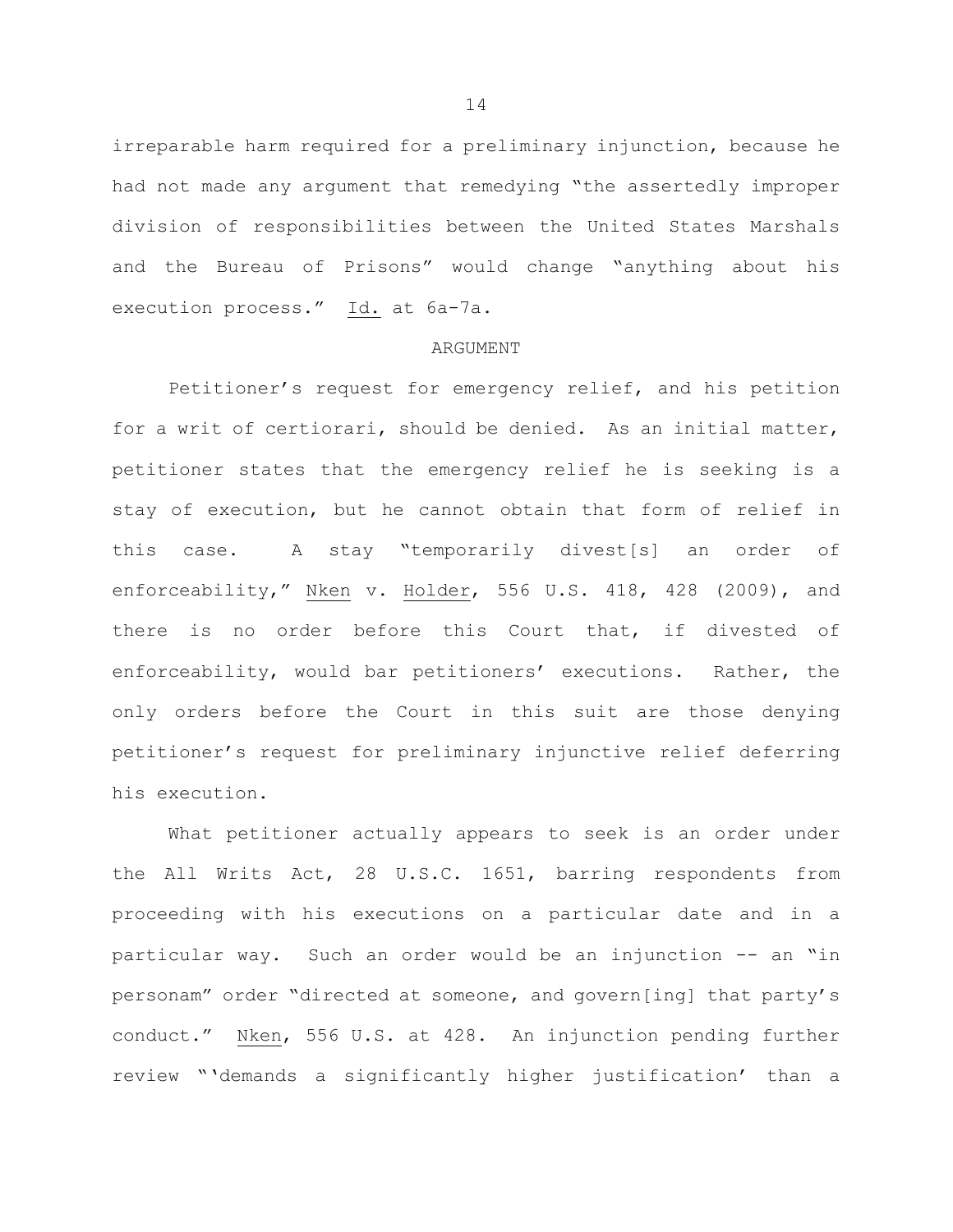request for a stay." Respect Maine PAC v. McKee, 562 U.S. 996, 996 (2010) (citation omitted). To obtain such relief, an applicant must show "legal rights" that are "indisputably clear." Wisconsin Right to Life, Inc. v. FEC, 542 U.S. 1305, 1306 (2004) (Rehnquist, C.J., in chambers).

Ultimately, though, the precise standard is immaterial, because petitioner cannot prevail under any applicable standard for equitable relief pending further review. Petitioner cannot establish a reasonable probability that this Court will grant certiorari and a significant possibility of reversal, let alone an "indisputably clear" right on the merits. To the contrary, petitioner inexcusably delayed in filing this suit, and both lower courts correctly found that his claims were likely to fail even if they had been timely brought. Moreover, petitioner cannot establish that the balance of equities favors postponing his execution, which would undermine the interests of the government, the victim's family, and the public in the timely enforcement of a sentence issued more than a quarter of a century ago. No further review, or delay, is warranted.

## I. THERE IS NO REASONABLE PROSPECT THAT THIS COURT WILL REVIEW AND REVERSE THE DECISION OF THE COURT OF APPEALS

Petitioner asserts that this Court is likely to grant review and reverse the lower courts' rejection of his claims that the Constitution guarantees him more than 50 days between the date his execution is set and the date it is carried out because he needs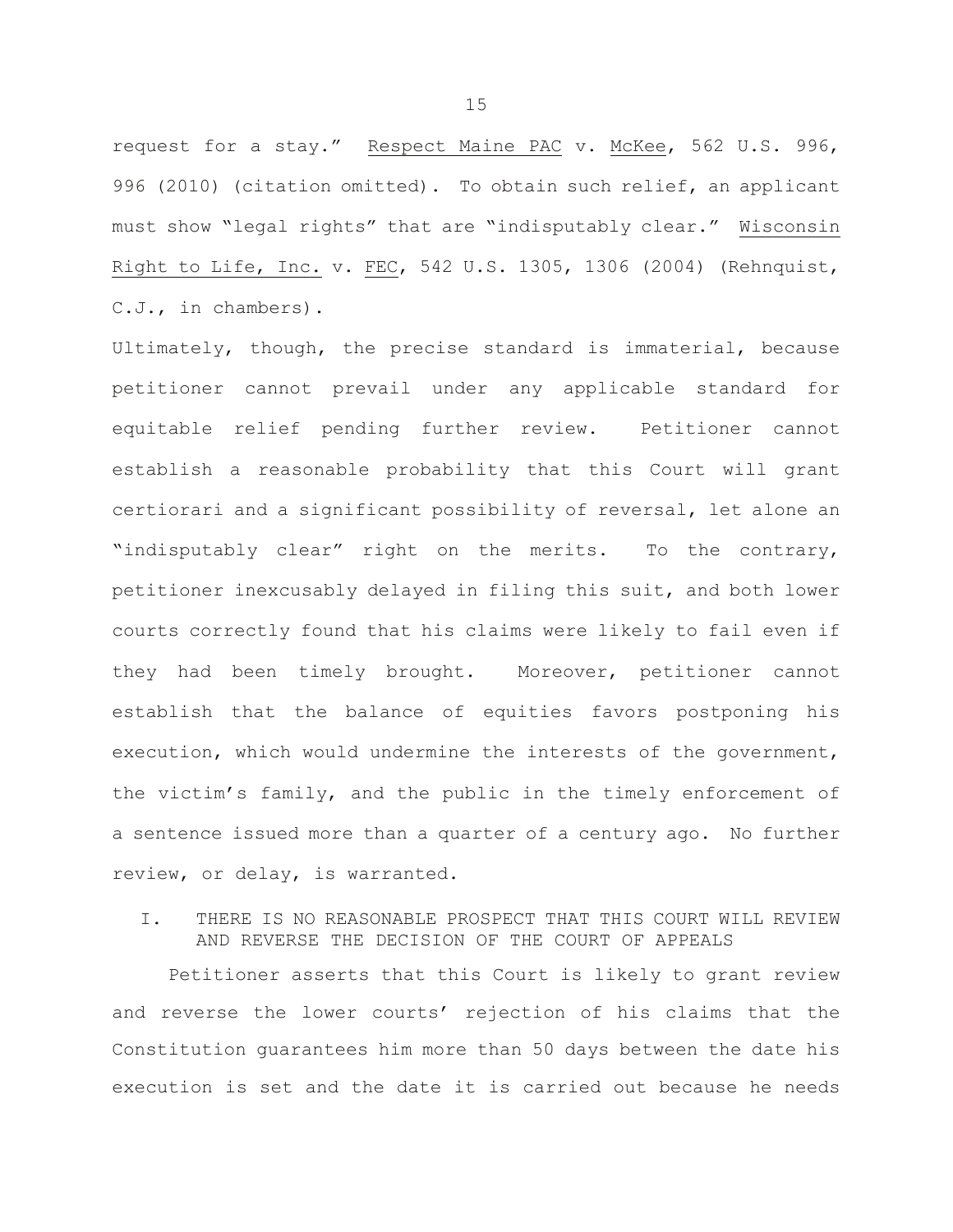more time to pursue the clemency process. Petitioner also asserts that the Court will grant certiorari and reverse the lower courts' rejection of his FDPA claim that his execution must be enjoined because the involvement of the Federal Bureau of Prisons will give the U.S. Marshal an insufficient role in supervising his execution. These arguments fail for multiple reasons.

1. Petitioner's claims may be rejected at the threshold because of his inexcusable delay in bringing them before the courts. Last-minute stays or injunctions of federal executions "'should be the extreme exception, not the norm.'" Barr v. Lee, 140 S. Ct. 2590, 2591 (2020) (quoting Bucklew v. Precythe, 139 S. Ct. 1112, 1134 (2019)). The "'last-minute nature of an application' that 'could have been brought' earlier  $* * * '$  'may be grounds for denial of a stay'" or other equitable relief. Bucklew, 139 S. Ct. at 1134 (quoting Hill v. McDonough, 547 U.S. 573, 584 (2006)); see Gomez v. U.S. Dist. Ct., 503 U.S. 653, 654 (1992) (same).

As the district court recognized, petitioner could have brought this lawsuit at least a month before he did. Pet. App. 14a. Petitioner's execution date was set on September 30, 2020, yet he did not press his claims that the chosen date was too soon until November 3, 2020 -- 34 days after the date was set and just over two weeks before the execution was to occur. That delay was clearly unwarranted, especially considering that petitioner both (a) filed a motion to alter or amend the district court's judgment in the related protocol litigation within seven days, and (b)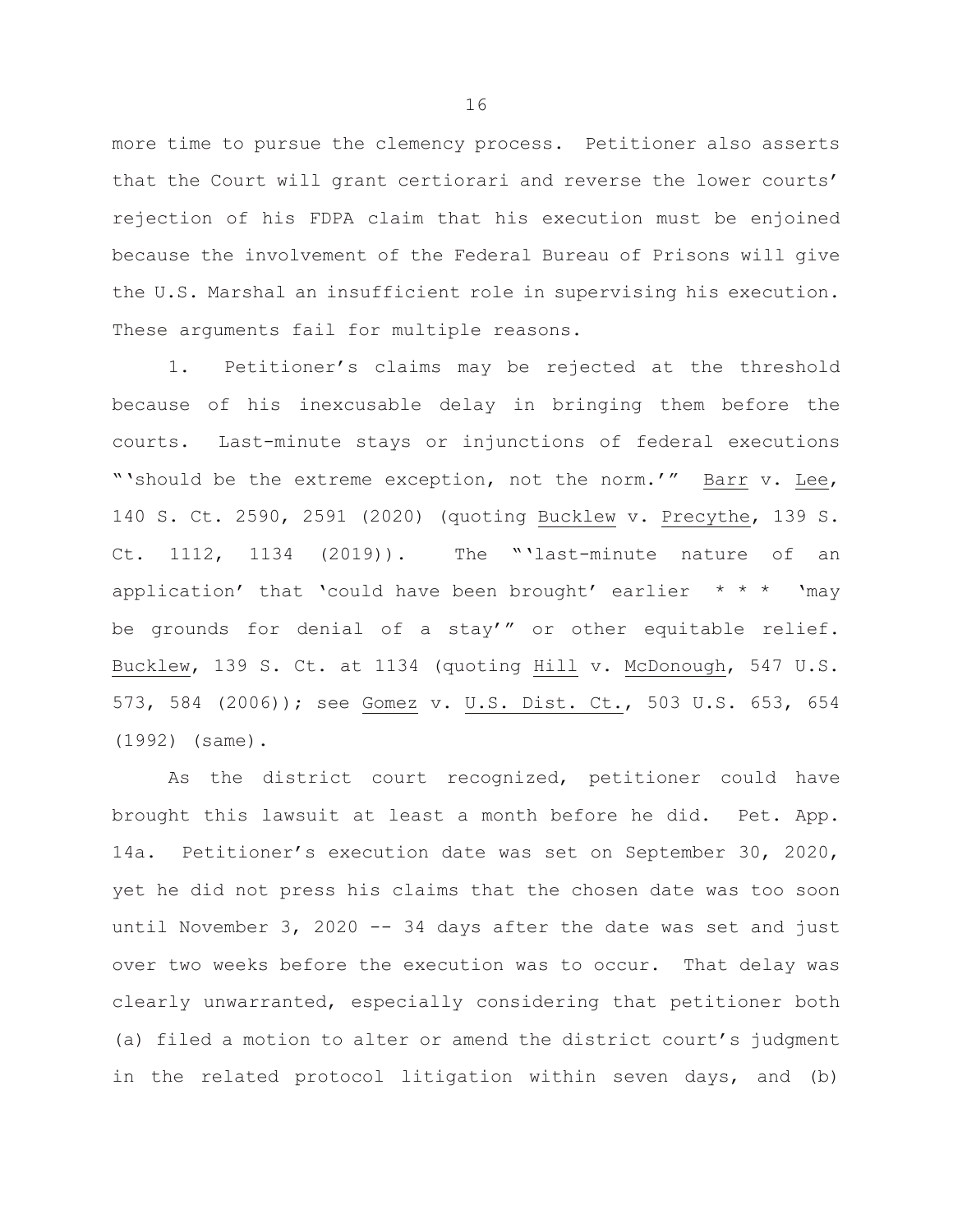sought a stay in the Fifth Circuit nine days after his execution was scheduled. See pp. 7-8, supra. Petitioner has offered no persuasive explanation for why he was able to move so much more quickly in those cases. Indeed, petitioner's stay application before this Court is silent about his delay in bringing suit, and instead misleadingly claims that petitioner filed this suit "within days" of the announcement of his execution date. Stay Appl. 33.

Petitioner therefore seeks extraordinary last-minute equitable relief based on claims that "could have been brought" earlier. Bucklew, 139 S. Ct. at 1134 (quotation marks omitted). That alone constitutes "grounds for denial of" his request. Ibid. (quotation marks omitted); cf. ibid. (noting that this Court has "vacated a stay entered by a lower court  $* * *$  where the inmate waited to bring an available claim until just 10 days before his scheduled execution" for a 24-year-old murder conviction).

2. Even if this Court ignores petitioner's delay, there is still no likelihood that it will grant certiorari or reverse because the lower courts correctly found that petitioner has not shown a likelihood of success on his claims. Pet. App. 2a-6a, 14a-31a.

a. Petitioner first contends that his due-process rights were violated because he had only 50 days after his execution date to complete the clemency process and because he had to complete the process during the COVID-19 pandemic. But as the lower courts explained, neither assertion has merit.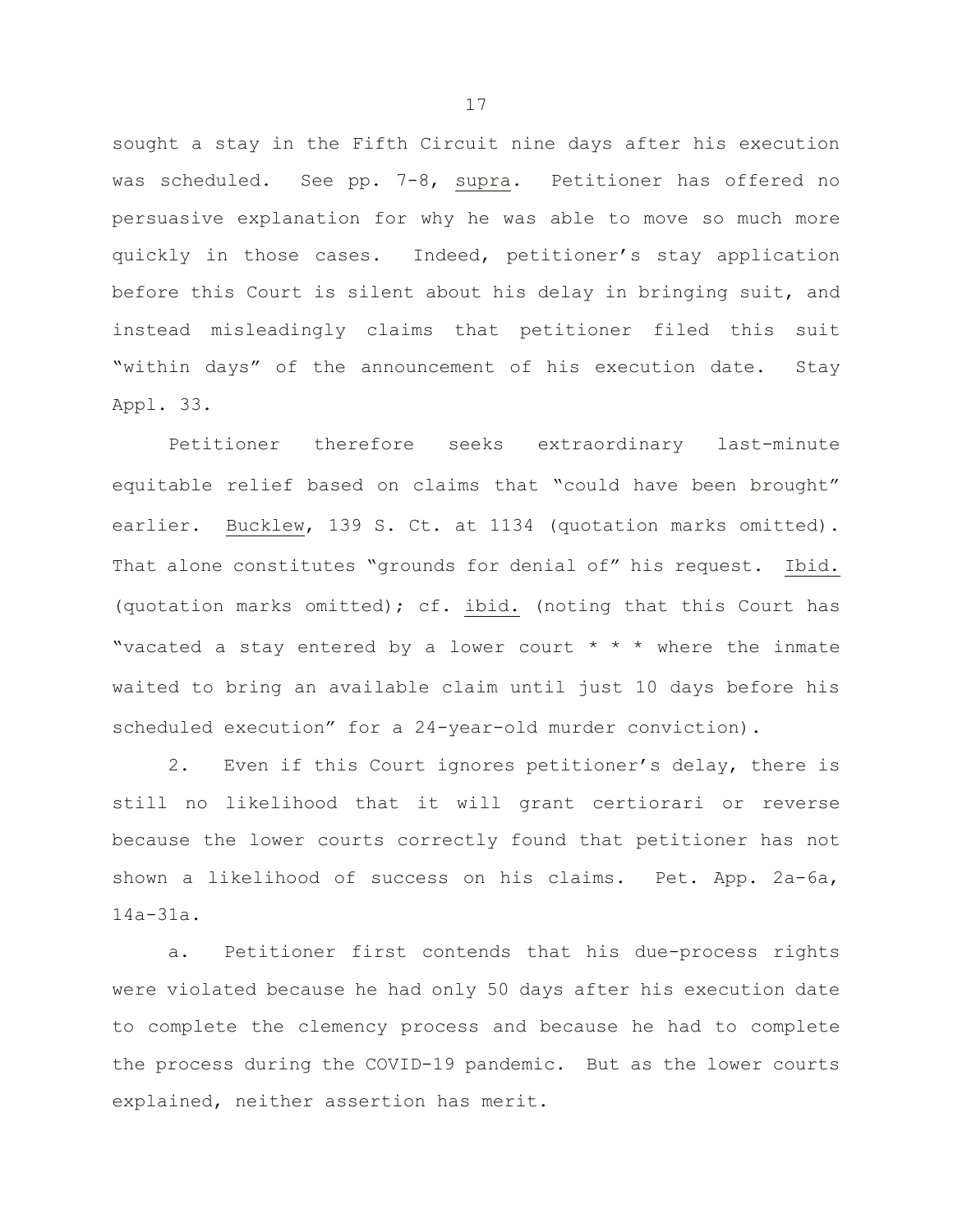Clemency is an exclusively executive function, committed to the sole discretion of the President. U.S. Const. art. II, § 2, cl. 1 (providing that the President "shall have Power to grant Reprieves and Pardons for Offenses against the United States"); see Harbison v. Bell, 556 U.S. 180, 187 (2009). A court has no power to regulate such "exclusively executive" functions. See, e.g., Newdow v. Roberts, 603 F.3d 1002, 1012 (D.C. Cir. 2010) ("A court  $* * *$  does not sit in judgment of a President's executive decisions."). Although the Department has issued "advisory" regulations to guide the clemency process -- including regulations applicable to death-row inmates, 28 C.F.R. 1.10 -- those regulations "create no enforceable rights in persons applying for executive clemency," 28 C.F.R. 1.11.

In any event, the Department has fully complied with its advisory regulations here. Petitioner has had since 2007 to submit his clemency application, see Hall, 549 U.S. at 1343; 28 C.F.R. 1.10(b), and he did submit a clemency application in December 2016, but withdrew it in January 2017. See C.A. J.A.64 (¶ 5). Moreover, when petitioner's execution was scheduled on September 30, 2020, he still had an additional 30 days to submit a clemency application. See 28 C.F.R.  $1.10(b)$ . On October 30, 2020 -- the last day of the clemency application period -- petitioner's counsel sent a letter to the Office of the Pardon Attorney claiming that they needed more time given the COVID-19 pandemic. Even then, the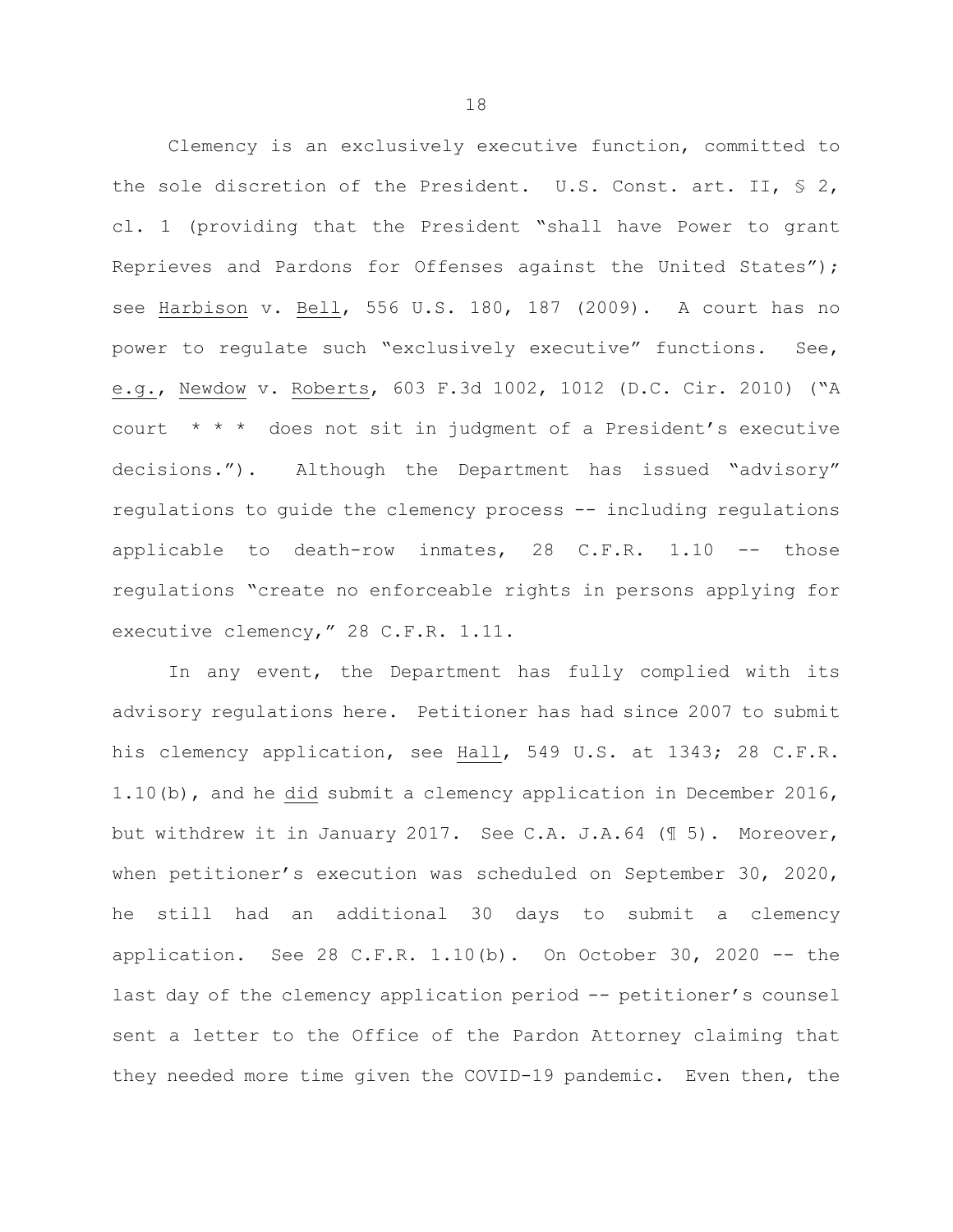Pardon Attorney offered to (1) construe that letter as a timely clemency petition, (2) allow petitioner to supplement it, and (3) hear an oral presentation from his counsel. See C.A. J.A.65 (¶¶ 7, 9). If petitioner's attorneys had pursued those options, the Pardon Attorney would have been able to complete its clemency review and recommendation before the scheduled execution, as it had done for the four other federal death-row inmates who filed clemency applications this year -- including William LeCroy and Christopher Vialva, who received 53 and 55 days' notice of their executions, respectively. See C.A. J.A.65-66 (¶¶ 11-12). But petitioner's counsel rejected that option and did not file a new clemency application. See C.A. J.A.65 (¶ 10).[2](#page-19-0) 

Indeed, petitioner does not dispute that the government has complied with its advisory clemency regulation, but he nonetheless asserts that his due process and statutory rights have been violated. That is incorrect for at least four reasons.

First, because the Constitution commits the clemency process exclusively to the President, petitioner has no cognizable procedural rights beyond those the President creates. Petitioner's reliance on Ohio Adult Parole Authority v. Woodard,

ī

<span id="page-19-0"></span><sup>2</sup> Applicant's counsel also could have asked the Pardon Attorney to construe their October 30 letter as a placeholder petition asking for a "reprieve," 28 C.F.R. 1.1 -- i.e., a postponement of the execution on the very grounds they raise here. They did not do so.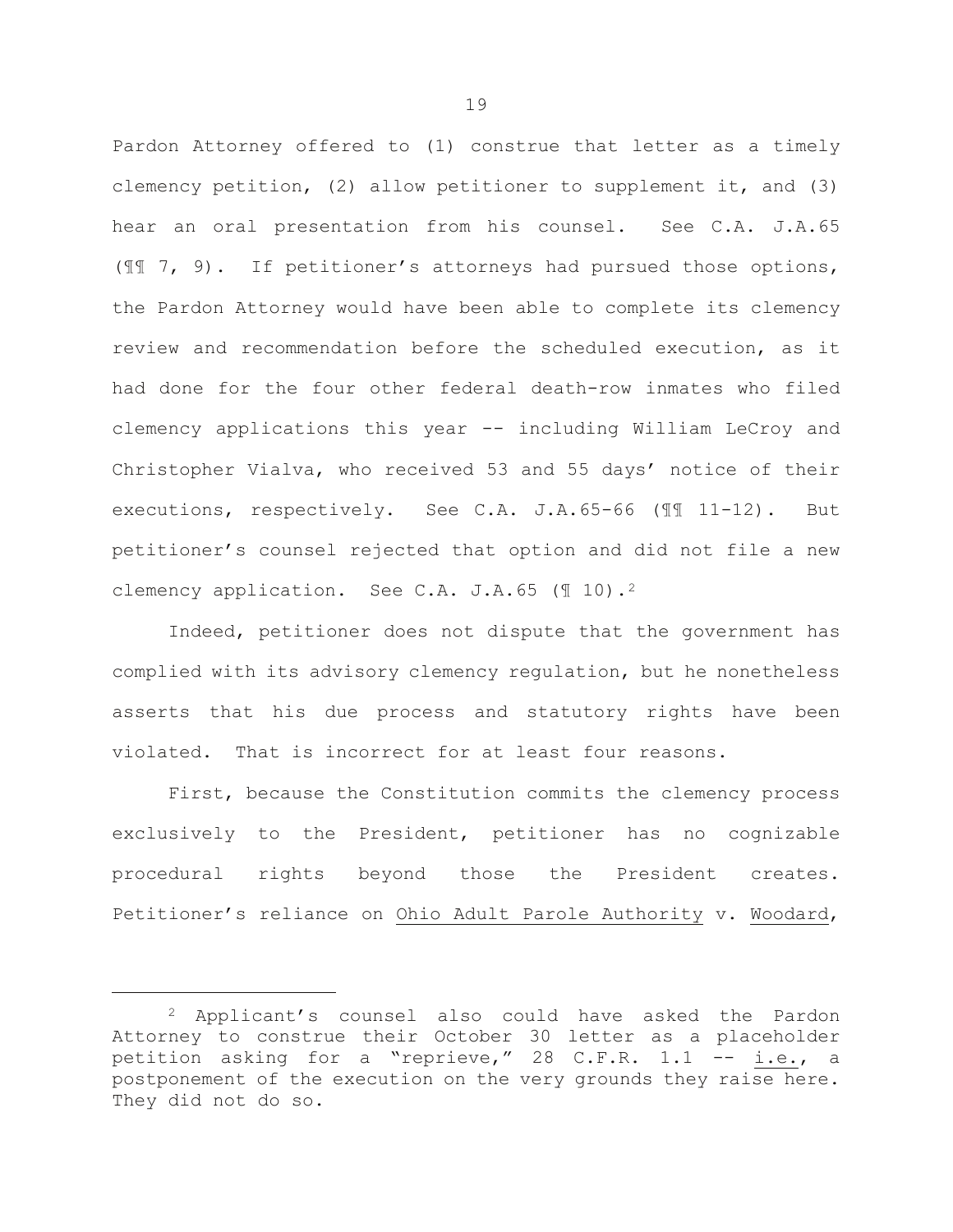523 U.S. 272 (1998), Pet. 2, 19-21, 27, does not suggest otherwise because Woodard concerned a state clemency proceeding. Unlike state clemency power, the President's federal pardon authority is expressly granted by the Constitution. U.S. Const. art. II, § 2, cl. 1

Second, as the court of appeals explained, even assuming Woodard applies, it would not establish that any constitutional violation occurred here. Pet. App. 4a-5a. In Woodard, a plurality of the Supreme Court: (1) rejected the premise that a state's "clemency procedures \* \* \* violate due process" simply because they lacked certain procedures the inmate desired; and (2) reinforced that the clemency power is "committed  $* * * *$  to the authority of the executive." 523 U.S. at 276, 282. And while Justice O'Connor's concurrence noted that "some minimal procedural safeguards apply to clemency proceedings" -- such as where "a state official flipped a coin to determine whether to grant clemency" or where a state "arbitrarily denied a prisoner any access to its clemency process," id. at 289 -- this case is not remotely comparable.

Petitioner contends (at 21) that he was "denied access to the clemency process in the first place" because his execution was not scheduled until September 30. But, as the court of appeals observed, petitioner "has long had notice, the opportunity, and the assistance of counsel to pursue clemency" because he could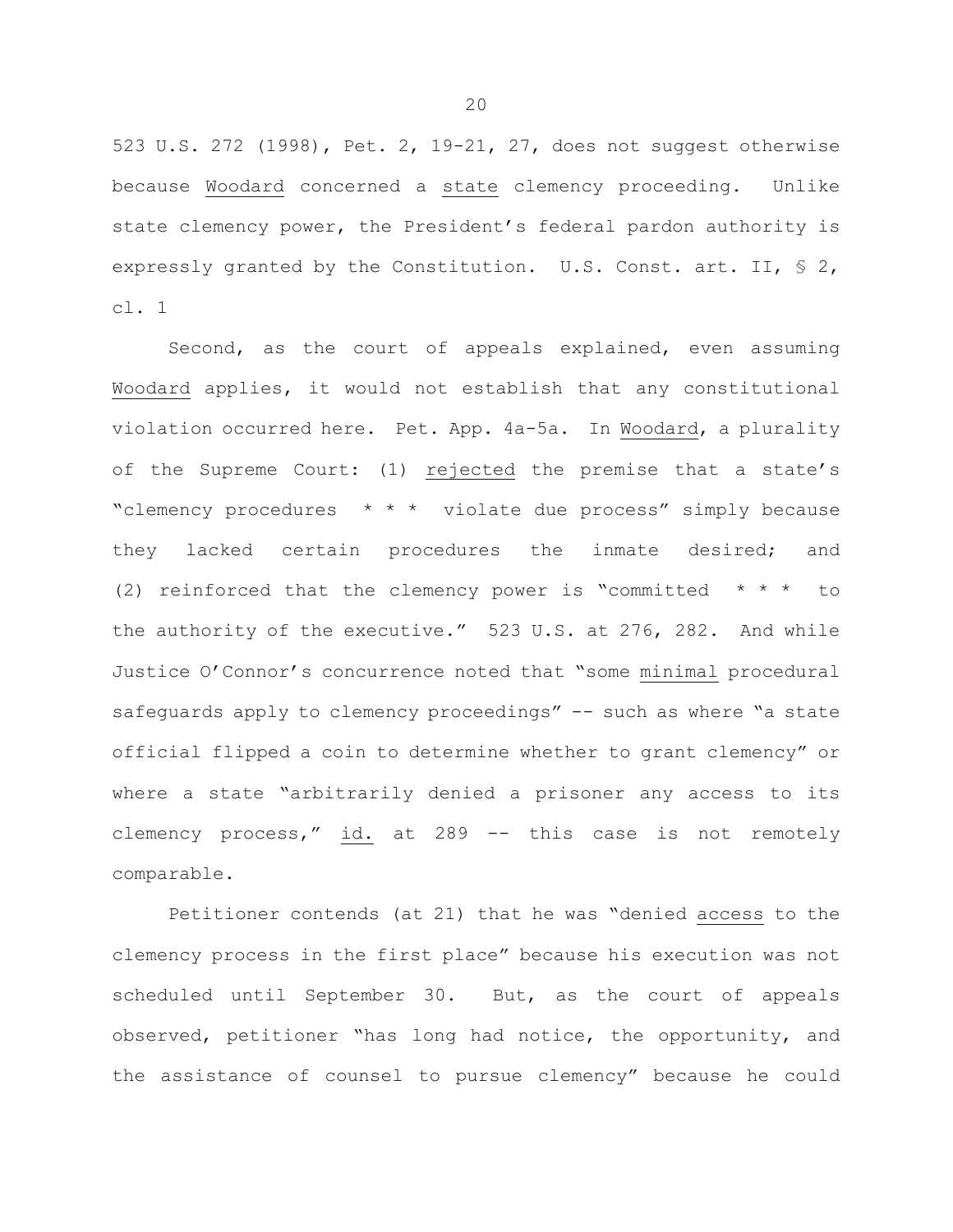have begun that process in 2007 when his first motion for habeas relief was conclusively denied. Pet. App. 4a. Indeed, petitioner filed a clemency application in 2016 before withdrawing it in 2017. See C.A. J.A. 64 (¶ 5). Further, even after his execution was scheduled, petitioner still had 30 days to submit a clemency application and 15 days to supplement it. See 28 C.F.R.  $1.10(b)$ . And, contrary to petitioner's claim that submitting a petition would have been a "meaningless ritual," Pet. 19, the Office of the Pardon Attorney has made clear that it could have thoroughly reviewed and addressed his application had he submitted it within that timeframe -- just as it has with respect to other recent federal executions. C.A. J.A.65-66 (¶¶ 11-14); see C.A. J.A.14.

Third, petitioner contends (at 21-22) that his due-process rights were impeded because the COVID-19 pandemic has made it more difficult to complete his clemency application. But that ignores that he had more than 12 years before the pandemic to complete the investigatory process he describes. See Pet. App. 5a (observing that petitioner's due process claim is premised on the erroneous "assumption that he could not have conducted an investigation and synthesized the information to support his clemency until his execution date was set on September 30"). Further, multiple courts have recognized that COVID-19 does not justify delaying executions. See Pet. App. 20a (collecting cases). And for good reason. Pandemic-related complications are "not the result of"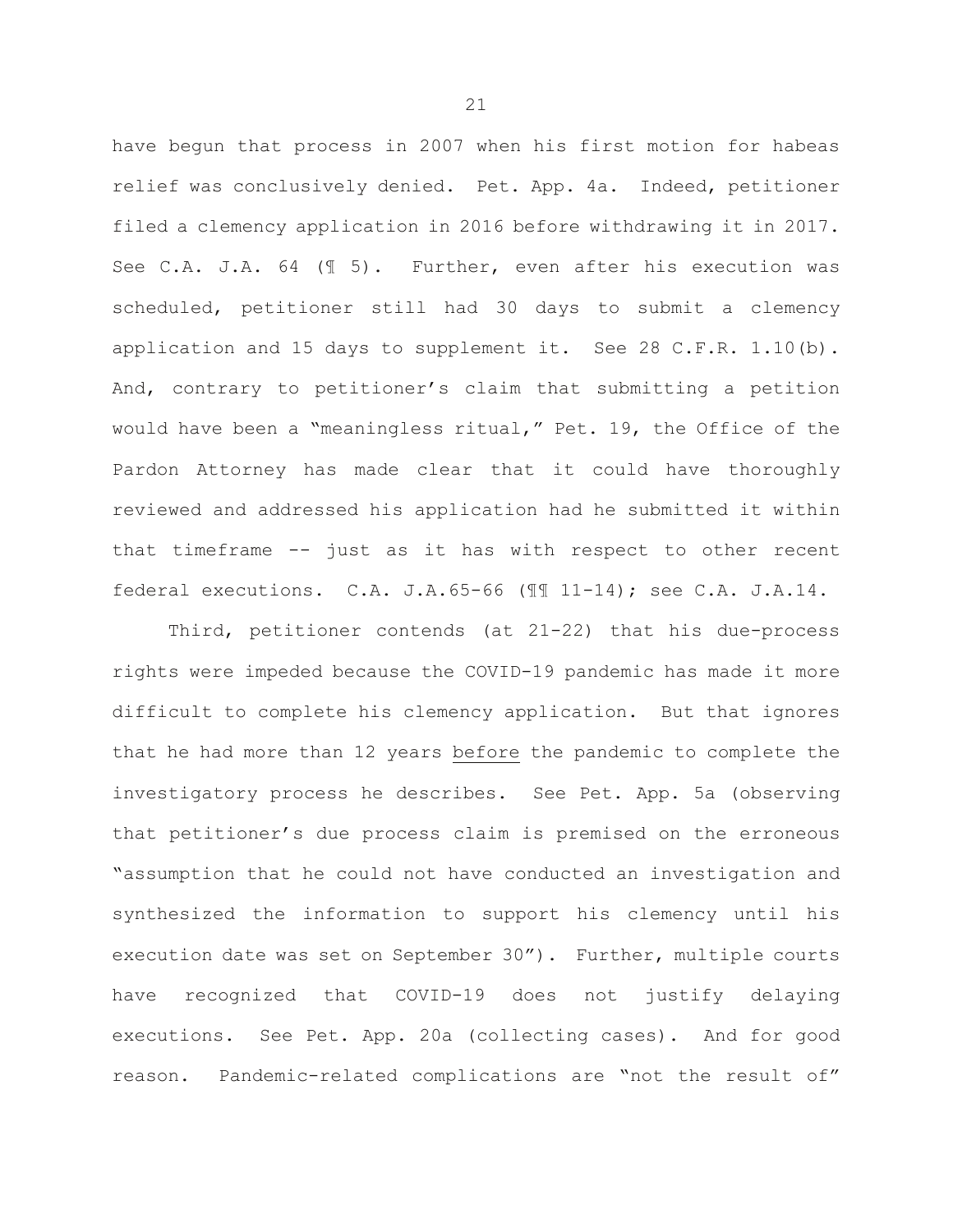any governmental "actions, but of the pandemic itself." Protocol Cases Doc. 261, at 16.

As a practical matter, the government has -- like most institutions in the last several months -- taken multiple steps to adapt its normal procedures, including steps to facilitate petitioner's ability to prepare and submit a clemency application. For example, BOP personnel have provided him with access to unmonitored phone calls with counsel, and petitioner has taken advantage -- participating in approximately 33 legal calls since March 2020, including calls scheduled every weekday between October 5 and early November. C.A. J.A.68-69 (¶ 7). The Office of the Pardon Attorney has also made remote procedures available, which have been employed by the four other federal inmates who have sought clemency between July and September 2020. C.A. J.A.65- 66 (¶¶ 11-12). Petitioner provides no basis to conclude that the pandemic has created such distinct burdens for him, Pet. 21-22, that the Constitution requires the government to reschedule his execution (and only his execution) until an undetermined future date. See LeCroy v. United States, 975 F.3d 1192, 1197 (11th Cir.)(rejecting a death-row inmate's assertion of a constitutional violation based on his counsel's pandemic-induced inability to meet with him "to assist in the preparation and filing of a clemency petition").

Fourth and finally, petitioner's claim that he is being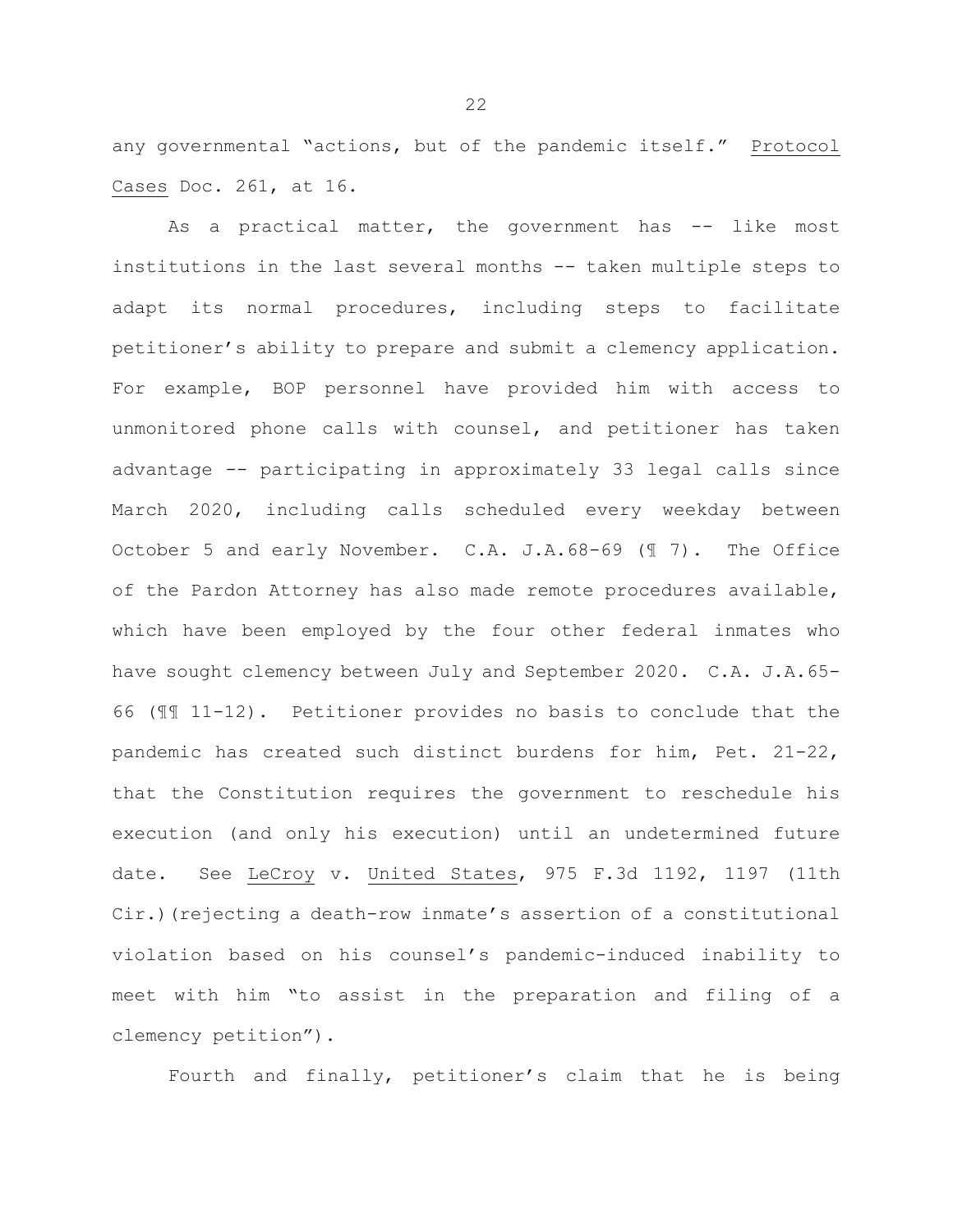deprived of a statutory right to counsel under 18 U.S.C. § 3599 because of pandemic-related complications fails -- especially because petitioner has "had thirteen years" to work with his counsel to "develop his case for clemency relief." Pet. App. 5a. Section 3599, moreover, was designed simply to provide indigent defendants with appointed counsel, see Harbison, 556 U.S. at 184- 86, not to involve courts in overseeing the details of the clemency process, see, e.g., Bowles v. Desantis, 934 F.3d 1230, 1242 (11th Cir. 2019).

b. Petitioner also contends that the execution protocol violates the FDPA because the U.S. Marshal has not "supervise[d] implementation of the sentence." 18 U.S.C. § 3596(a). Petitioner is precluded from obtaining relief on this claim because the district court granted summary judgment against petitioner in the Protocol Cases on this very issue. Protocol Cases Doc. 261, at 24-26. Because petitioner did not appeal that ruling, he is precluded from prevailing on it now. See Herrera v. Wyoming, 139 S. Ct. 1686, 1697 (2019) ("Under the doctrine of issue preclusion, a prior judgment \* \* \* foreclos[es] successive litigation of an issue of fact or law actually litigated and resolved in a valid court determination essential to the prior judgment.") (quotation marks omitted).

In any event, petitioner's argument is wrong for the reasons described by Judge Katsas in the Execution Protocol litigation: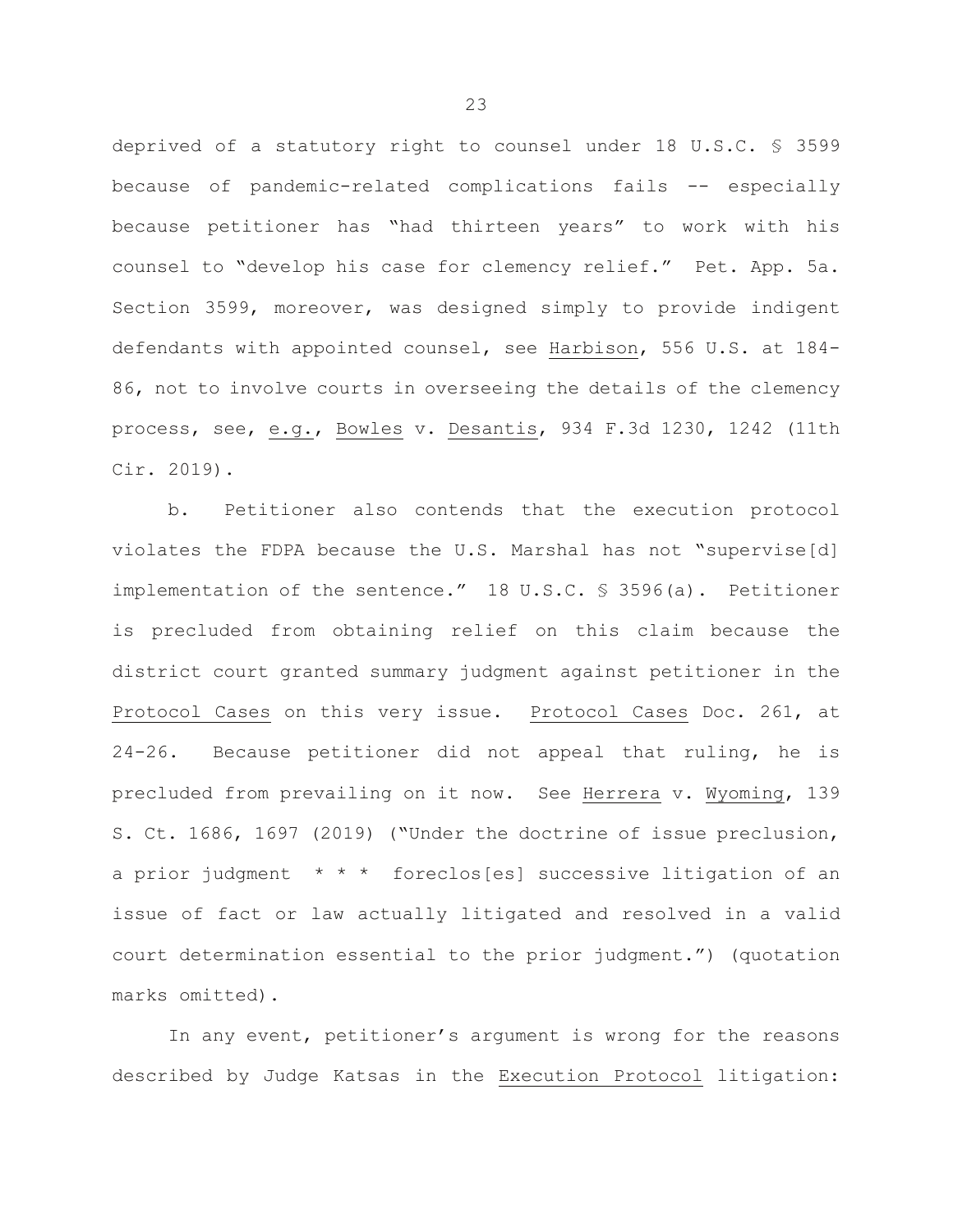the protocol "does not divest the U.S. Marshal of this supervisory authority," but instead "mandates that the U.S. Marshal 'oversee the execution and  $* * *$  direct which other personnel may be present at it.'" 955 F.3d at 124 (Katsas, J., concurring). But even if there were any merit to the argument, it could not form the basis of a preliminary injunction because -- as the court of appeals explained -- petitioner has not shown that the alleged statutory violation has affected his execution in any way. Pet. App. 6a-7a.

Petitioner contends (Pet. 29) that the lack of any prejudice or injury to him stemming from the involvement of both the Bureau of Prisons and the United States Marshal is not fatal to his ability to obtain emergency relief on his statutory claim because of his unsupported assertion that there is no need to show "a link between irreparable harm and every claim for which a moving party asserts a likelihood of success." This Court has repeatedly emphasized that a plaintiff cannot pursue injunctive relief unless he can show that he will be harmed by the specific conduct he challenges. See, e.g., City of Los Angeles v. Lyons, 461 U.S. 95 (1983) (holding that the district court properly dismissed a claim for injunctive relief where the plaintiff had not shown that he was likely to face future harm from allegedly unlawful police action); Lewis v. Casey, 518 U.S. 343, 358 (1996) (finding that prisoners were not entitled to injunctive relief to remedy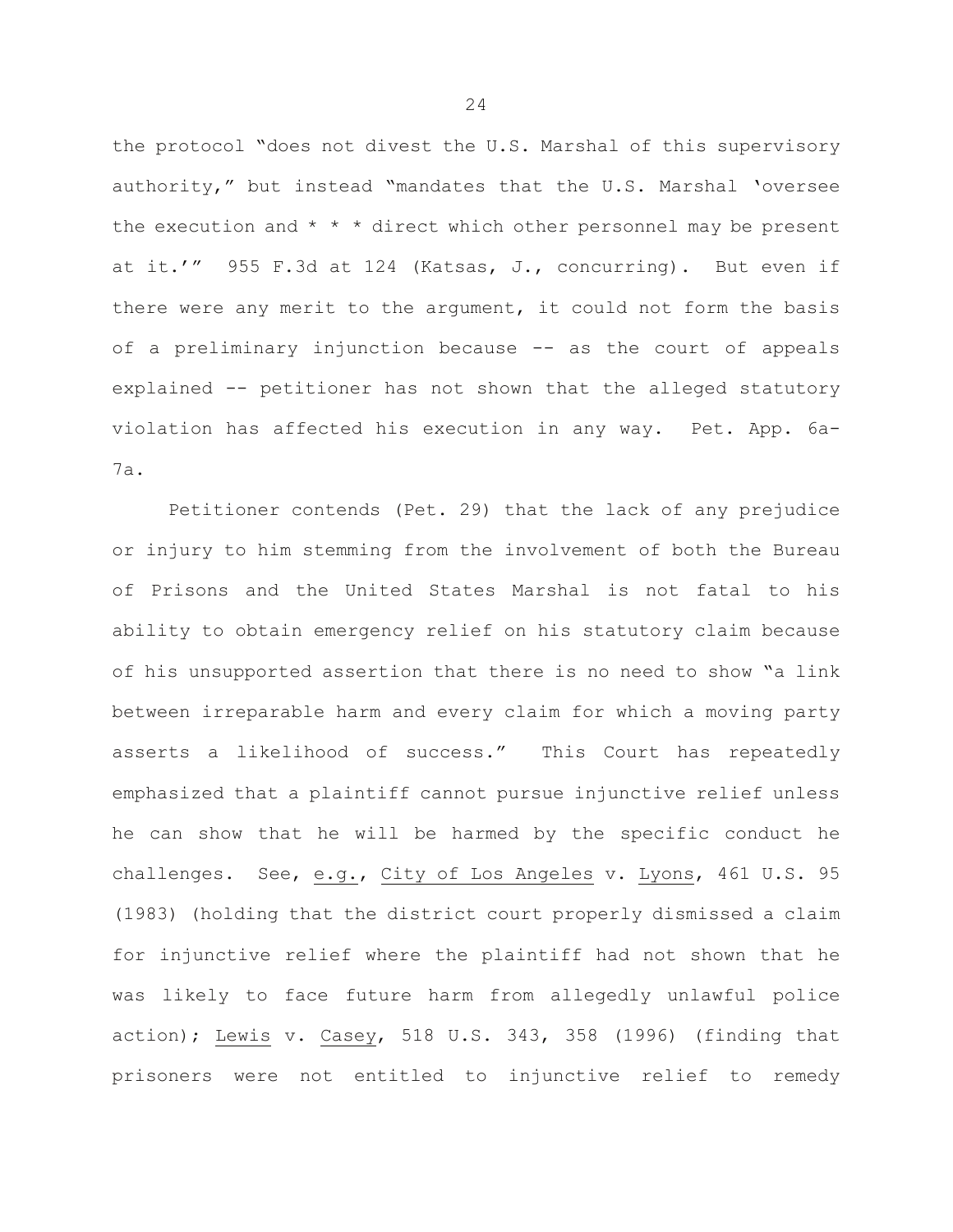allegedly unlawful prison conditions unless they were themselves harmed by the particular condition). In Lewis, the Court specifically concluded that, if certain alleged inadequacies "exist[ed], they ha[d] not been found to have harmed any plaintiff in this lawsuit, and hence were not the proper object of this District Court's remediation." 518 U.S. at 358. The court of appeals did not err in finding that the lack of prejudice or injury is sufficient reason to deny petitioner injunctive relief on this claim.[3](#page-25-0) 

II. THE EQUITIES WEIGHT HEAVILY IN FAVOR OF DENYING INJUNCTIVE RELIEF

Petitioner asks this Court to postpone the execution of a death sentence recommended by petitioner's jury a quarter century

Ĩ.

<span id="page-25-0"></span><sup>3</sup> Earlier this afternoon, a different district court judge granted a preliminary injunction in another case briefly postponing the execution of Lisa Marie Montgomery based on the court's findings that Montgomery's two lead attorneys are unable to assist in the preparation of her clemency petition because they have contracted COVID-19 and are therefore "functionally incapacitated from performance of any professional obligations." Montgomery v. Barr, No. 20-3261 (D.D.C., Nov. 19, 2020), at 16 (internal quotation marks and citation omitted). The government disagrees with that decision, but –- even if correct -- it provides no support for petitioner's very different assertion that he is entitled to a delay of his execution during the continued existence of the COVID-19 pandemic. The Montgomery district court itself drew a further distinction between the two cases, noting that "unlike" in this case, where "the capital inmate had 13 years to prepare a petition," Montgomery had only had "a few months' time" because her petition for rehearing in the Supreme Court was not denied until August 3, 2020. Id. at 19.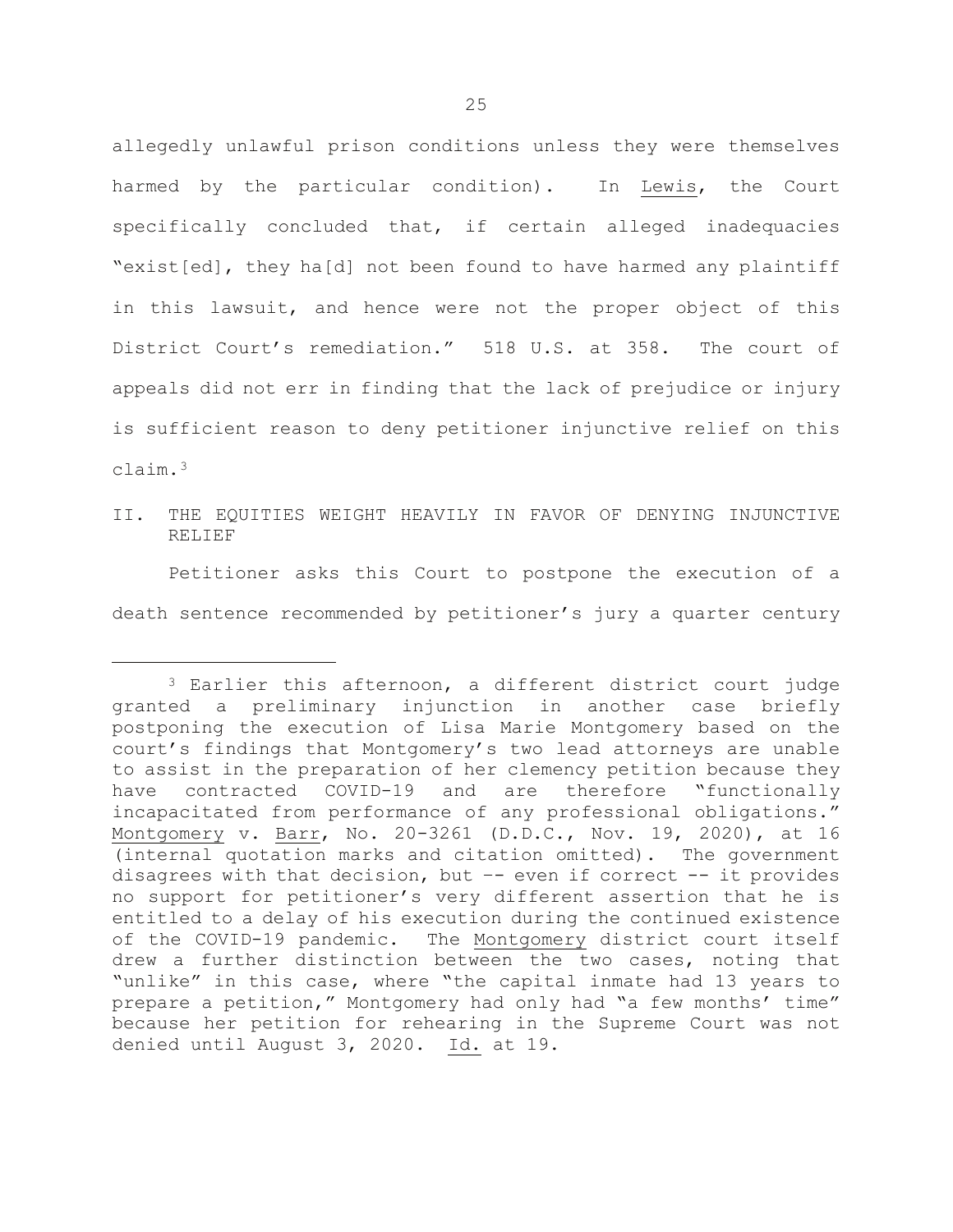ago. But petitioner does not challenge the conviction for which he was sentenced to death, nor raise any claim that could undermine the sentence it carries. Instead, he seeks more time between the when his execution date was announced and the date it will occur.

The equities do not favor such a request because petitioner has had notice of his capital sentence for 25 years; he exhausted his permissible collateral challenges and has been eligible for execution for 13 years; he has been aware that the government was planning to restart federal executions for more than 16 months; and he has known since July that the government was seeking to vacate the injunction applicable to his specific case. Given that extensive notice, any harm he would suffer from a lack of additional notice is negligible. Cf. Protocol Cases Doc. 261, at 3 (concluding that another defendant "failed to demonstrate that he would suffer irreparable harm from receiving sixteen fewer days' notice of his impending execution"); Vialva, 976 F.3d at 460.

On the other side of the ledger, the public and the victim's family have an overwhelming interest in implementing the capital sentence imposed a quarter-century ago. See, e.g., Bucklew, 139 S. Ct. at 1133-34. Unwarranted additional delay "inflict[s] a profound injury to the 'powerful and legitimate interest in punishing the guilty,' an interest shared by the State and the victims of crime alike." Calderon v. Thompson, 523 U.S. 538, 556 (1998) (quoting Herrera v. Collins, 506 U.S. 390, 421 (1993)